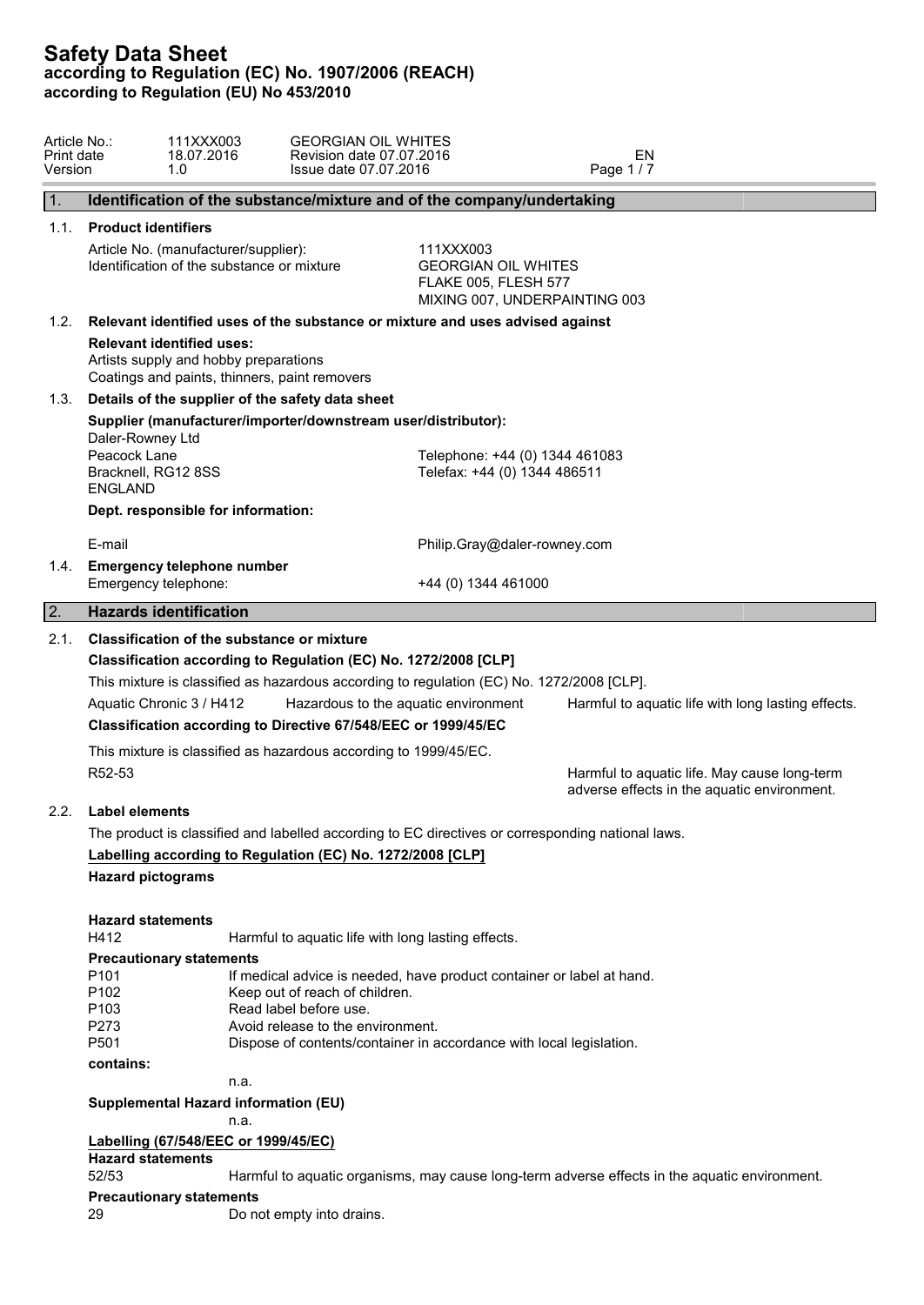| Article No.:<br>Print date<br>Version |                                                 | 111XXX003<br>18.07.2016<br>1.0              | <b>GEORGIAN OIL WHITES</b><br>Revision date 07.07.2016<br>Issue date 07.07.2016 | <b>EN</b><br>Page 2/7                                                                                             |  |  |
|---------------------------------------|-------------------------------------------------|---------------------------------------------|---------------------------------------------------------------------------------|-------------------------------------------------------------------------------------------------------------------|--|--|
|                                       | 51                                              |                                             | Use only in well-ventilated areas.                                              |                                                                                                                   |  |  |
|                                       | 23                                              |                                             | Do not breathe vapour.                                                          |                                                                                                                   |  |  |
|                                       | contains:                                       |                                             |                                                                                 |                                                                                                                   |  |  |
|                                       |                                                 | n.a.                                        |                                                                                 |                                                                                                                   |  |  |
|                                       | n.a.                                            |                                             | Special provisions concerning the labelling of certain mixtures                 |                                                                                                                   |  |  |
| 2.3                                   | <b>Other hazards</b>                            |                                             |                                                                                 |                                                                                                                   |  |  |
|                                       |                                                 | spontaneously self-ignite some hours later. |                                                                                 | Materials such as cleaning rags, paper wipes and protective clothing, which are contaminated with the product may |  |  |
| 3.                                    | <b>Composition / Information on ingredients</b> |                                             |                                                                                 |                                                                                                                   |  |  |
| 3.2.                                  | <b>Mixtures</b>                                 |                                             |                                                                                 |                                                                                                                   |  |  |
|                                       | Product description / chemical characterization |                                             |                                                                                 |                                                                                                                   |  |  |
|                                       | <b>Description</b>                              | oil paint                                   |                                                                                 |                                                                                                                   |  |  |
|                                       | <b>Hazardous ingredients</b>                    |                                             |                                                                                 |                                                                                                                   |  |  |
|                                       |                                                 |                                             | Classification according to Regulation (EC) No. 1272/2008 [CLP]                 |                                                                                                                   |  |  |
|                                       | EC No.                                          | <b>REACH No.</b>                            |                                                                                 |                                                                                                                   |  |  |
|                                       | CAS No.                                         |                                             | <b>Chemical name</b>                                                            | Wt $%$                                                                                                            |  |  |
|                                       | <b>INDEX No.</b>                                |                                             | classification:                                                                 | <b>Remark</b>                                                                                                     |  |  |
|                                       | 215-222-5                                       |                                             |                                                                                 |                                                                                                                   |  |  |
|                                       | 1314-13-2                                       | zinc oxide                                  |                                                                                 | $1 - 2,5$                                                                                                         |  |  |
|                                       | 030-013-00-7                                    |                                             | Aquatic Acute 1 H400 / Aquatic Chronic 1 H410                                   |                                                                                                                   |  |  |
|                                       |                                                 |                                             | Classification according to Directive 67/548/EEC or 1999/45/EC                  |                                                                                                                   |  |  |
|                                       | EC No.                                          | <b>REACH No.</b>                            |                                                                                 |                                                                                                                   |  |  |
|                                       | CAS No.                                         |                                             | <b>Chemical name</b>                                                            | Wt $%$                                                                                                            |  |  |
|                                       | <b>INDEX No.</b>                                |                                             | classification:                                                                 | <b>Remark</b>                                                                                                     |  |  |
|                                       | 215-222-5                                       |                                             |                                                                                 |                                                                                                                   |  |  |
|                                       | 1314-13-2                                       | zinc oxide                                  |                                                                                 | $1 - 2,5$                                                                                                         |  |  |
|                                       | 030-013-00-7                                    | N; R50-53                                   |                                                                                 |                                                                                                                   |  |  |

Full text of classification: see section 16

## 4. **First-aid measures**

## 4.1. **Description of first aid measures**

#### **General information**

In all cases of doubt, or when symptoms persist, seek medical advice. In case of unconsciousness give nothing by mouth, place in recovery position and seek medical advice.

## **In case of inhalation**

Remove casualty to fresh air and keep warm and at rest. In case of irregular breathing or respiratory arrest provide artificial respiration.

#### **Following skin contact**

Remove contaminated, saturated clothing immediately. After contact with skin, wash immediately with plenty of water and soap. Do not use solvents or thinners.

#### **After eye contact**

Rinse cautiously with water for several minutes. Remove contact lenses, if present and easy to do. Continue rinsing. Seek medical advice immediately.

## **After ingestion**

If swallowed, rinse mouth with water (only if the person is conscious). Seek medical advice immediately. Keep victim calm. Do NOT induce vomiting.

## 4.2. **Most important symptoms and effects, both acute and delayed** In all cases of doubt, or when symptoms persist, seek medical advice.

# 4.3. **Indication of any immediate medical attention and special treatment needed**

# 5. **Firefighting measures**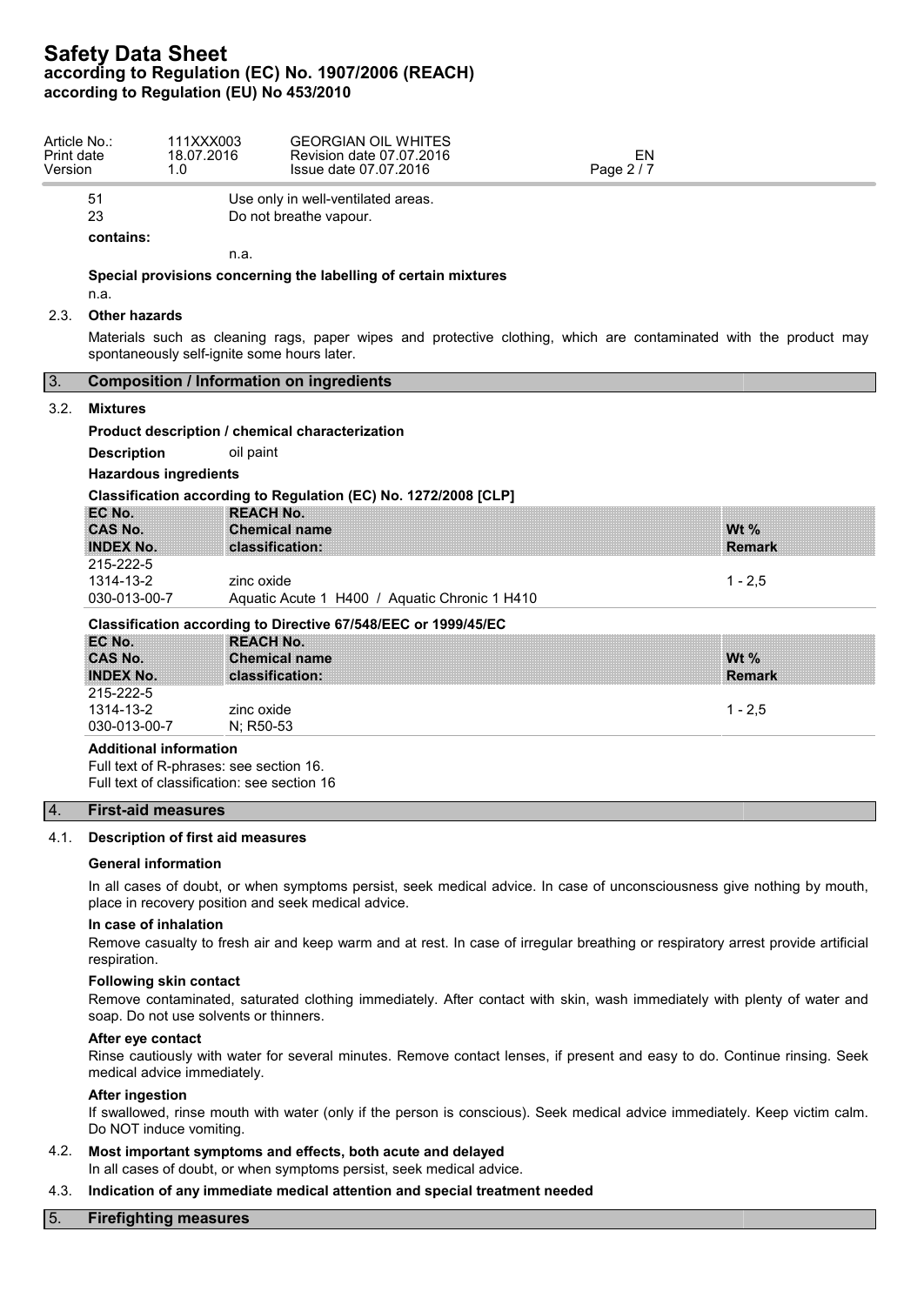| Article No.: | 111XXX003  | <b>GEORGIAN OIL WHITES</b> |            |  |
|--------------|------------|----------------------------|------------|--|
| Print date   | 18.07.2016 | Revision date 07.07.2016   | ΞN         |  |
| Version      |            | Issue date 07.07.2016      | Page $3/7$ |  |
|              |            |                            |            |  |

## 5.1. **Extinguishing media**

# **Suitable extinguishing media**

alcohol resistant foam, carbon dioxide, Powder, spray mist, (water)

**Extinguishing media which must not be used for safety reasons:**

strong water jet

# 5.2. **Special hazards arising from the substance or mixture**

Dense black smoke occurs during fire. Inhaling hazardous decomposing products can cause serious health damage. Vapours form explosive mixtures with air.

# 5.3. **Advice for firefighters**

Provide a conveniently located respiratory protective device. Do not allow water used to extinguish fire to enter drains, ground or waterways. Treat runoff as hazardous. Cool closed containers that are near the source of the fire.

# 6. **Accidental release measures**

# 6.1. **Personal precautions, protective equipment and emergency procedures**

Keep away from sources of ignition. Ventilate affected area. Do not breathe vapours.

# 6.2. **Environmental precautions**

Do not allow to enter into surface water or drains. If the product contaminates lakes, rivers or sewages, inform competent authorities in accordance with local regulations. Vapours form explosive mixtures with air.

# 6.3. **Methods and material for containment and cleaning up**

Isolate leaked material using non-flammable absorption agent (e.g. sand, earth, vermiculit, diatomaceous earth) and collect it for disposal in appropriate containers in accordance with the local regulations (see chapter 13).

# 6.4. **Reference to other sections**

Observe protective provisions (see chapter 7 and 8).

# 7. **Handling and storage**

# 7.1. **Precautions for safe handling**

## **Advices on safe handling**

Avoid formation of flammable and explosive vapour concentrations in the air and exceeding the exposure limit values. Only use the material in places where open light, fire and other flammable sources can be kept away. Electrical equipment must be protected meeting the accepted standard. Product may become electrostatically charged. Provide earthing of containers, equipment, pumps and ventilation facilities. Anti-static clothing including shoes are recommended. Floors must be electrically conductive. Keep away from heat sources, sparks and open flames. Use only spark proof tools. Avoid contact with skin, eyes and clothes. Do not inhale dusts, particulates and spray mist when using this preparation. Avoid respiration of swarf. When using do not eat, drink or smoke. Personal protection equipment: refer to chapter 8. Do not empty containers with pressure no pressure vessel! Always keep in containers that correspond to the material of the original container. Follow the legal protection and safety regulations.

## **Precautions against fire and explosion:**

Vapours are heavier than air. Vapours form explosive mixtures with air.

# 7.2. **Conditions for safe storage, including any incompatibilities**

## **Requirements for storage rooms and vessels**

Storage in accordance with the Ordinance on Industrial Safety and Health (BetrSiVO). Keep container tightly closed. Do not empty containers with pressure - no pressure vessel! Smoking is forbidden. Access only for authorised persons. Store carefully closed containers upright to prevent any leaks. Soils have to conform to the "Guidelines for avoidance of ignition hazards due to electrostatic charges (BGR 132)".

## **Hints on joint storage**

Keep away from strongly acidic and alkaline materials as well as oxidizers.

## **Further information on storage conditions**

Take care of instructions on label. Store in a well-ventilated and dry room at temperatures between 15 °C and 30 °C. Protect from heat and direct sunlight. Keep container tightly closed. Remove all sources of ignition. Smoking is forbidden. Access only for authorised persons. Store carefully closed containers upright to prevent any leaks.

# 7.3. **Specific end use(s)**

Observe technical data sheet. Observe instructions for use.

# 8. **Exposure controls / Personal protection**

# 8.1. **Control parameters**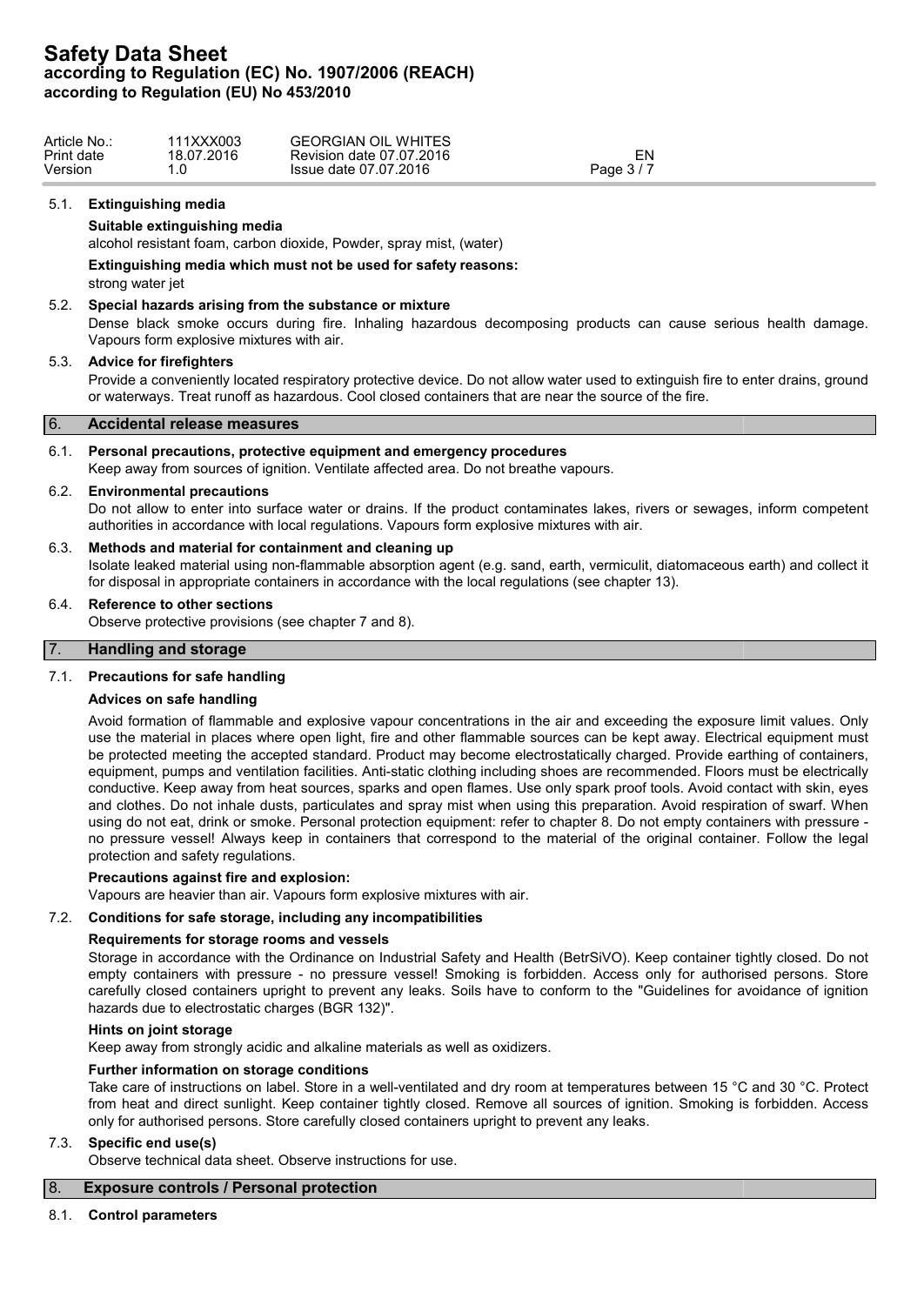| Article No.: | 11XXX003   | <b>GEORGIAN OIL</b><br><b>WHITES</b> |         |  |
|--------------|------------|--------------------------------------|---------|--|
| Print date   | 18.07.2016 | Revision date 07.07.2016             | ΞN      |  |
| Version      | ں.         | Issue date 07.07.2016                | Page 4, |  |

### **Occupational exposure limit values:**

zinc oxide

INDEX No. 030-013-00-7 / EC No. 215-222-5 / CAS No. 1314-13-2 TWA: 5 mg/m3 STEL: 10 mg/m3

# **Additional information**

TWA : long-term occupational exposure limit value STEL : short-term occupational exposure limit value Ceiling : peak limitation

# 8.2. **Exposure controls**

Provide good ventilation. This can be achieved with local or room suction. If this should not be sufficient to keep aerosol and solvent vapour concentration below the exposure limit values, a suitable respiratory protection must be used.

# **Occupational exposure controls**

# **Respiratory protection**

If concentration of solvents is beyond the occupational exposure limit values, approved and suitable respiratory protection must be used. Observe the wear time limits according GefStoffV in combination with the rules for using respiratory protection apparatus (BGR 190). Use only respiratory protection equipment with CE-symbol including four digit test number.

# **Hand protection**

For prolonged or repeated handling the following glove material must be used: NBR (Nitrile rubber)

Thickness of the glove material > 0,4 mm ; Breakthrough time (maximum wearing time) > 480 min.

Observe the instructions and details for use, storage, maintenance and replacement provided by the protective glove manufacturer. Penetration time of glove material depending on intensity and duration of exposure to skin. Recommended glove articles DIN EN 374

Barrier creams can help protecting exposed skin areas. In no case should they be used after contact.

# **Eye protection**

Wear closely fitting protective glasses in case of splashes.

# **Protective clothing**

Wear antistatic clothing of natural fibers (cotton) or heat resistant synthetic fibers.

# **Protective measures**

After contact clean skin thoroughly with water and soap or use appropriate cleanser.

## **Environmental exposure controls**

Do not allow to enter into surface water or drains. See chapter 7. No additional measures necessary.

# 9. **Physical and chemical properties**

# 9.1. **Information on basic physical and chemical properties**

|      | Appearance:                      | liquid                   |                      |                  |               |
|------|----------------------------------|--------------------------|----------------------|------------------|---------------|
|      | <b>Physical state</b>            | liquid                   |                      |                  |               |
|      | <b>Colour</b>                    | refer to label           |                      |                  |               |
|      | <b>Odour</b>                     | characteristic           |                      |                  |               |
|      | Safety relevant basis data       |                          | <b>Unit</b>          | <b>Method</b>    | <b>Remark</b> |
|      | Flash point:                     | $>99$ °C                 |                      | <b>DIN 53213</b> |               |
|      | Ignition temperature in °C:      | n.a.                     |                      |                  |               |
|      | Lower explosion limit            | n.a.                     |                      |                  |               |
|      | <b>Upper explosion limit</b>     | n.a.                     |                      |                  |               |
|      | Vapour pressure at 20 °C:        | n.a.                     |                      |                  |               |
|      | Density at 20 °C:                |                          | 1,00 $g/cm^{3}$      |                  |               |
|      | Water solubility (g/L)           | insoluble                |                      |                  |               |
|      | pH at 20 $°C$ :                  | $\overline{\phantom{a}}$ |                      |                  |               |
|      | Viscosity at 20 °C               |                          | $> 50$ mPa $\cdot$ s |                  |               |
|      | Solvent separation test (%)      |                          | $< 3$ %              |                  |               |
|      | boiling point in °C at 101,3 kPa |                          | 185 °C               |                  |               |
| 9.2. | <b>Other information:</b>        |                          |                      |                  |               |
| 10.  | <b>Stability and reactivity</b>  |                          |                      |                  |               |

10.1. **Reactivity**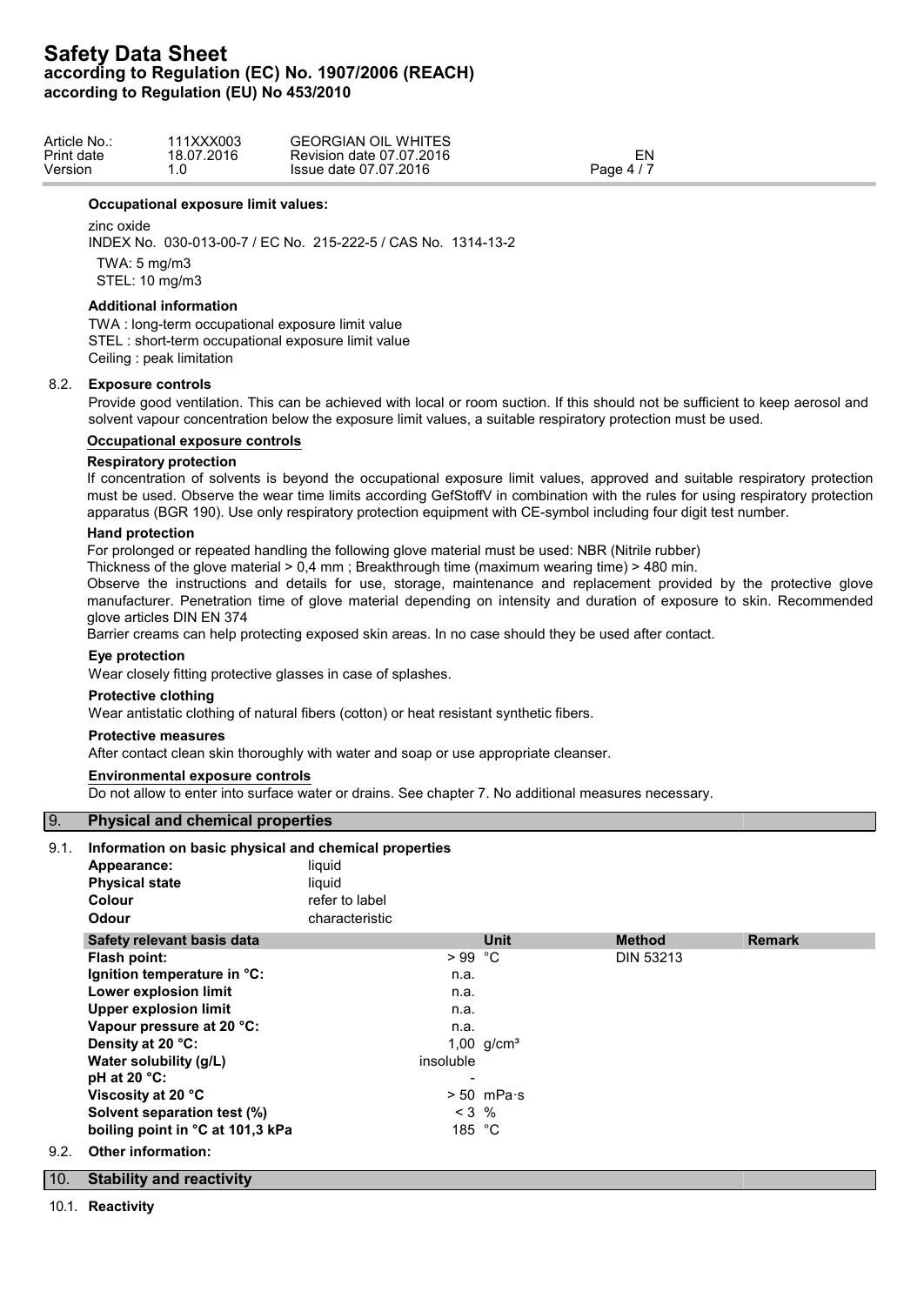| Article No.: | 111XXX003  | <b>GEORGIAN OIL WHITES</b> |            |  |
|--------------|------------|----------------------------|------------|--|
| Print date   | 18.07.2016 | Revision date 07.07.2016   | ΞN         |  |
| Version      |            | Issue date 07.07.2016      | Page $5/7$ |  |
|              |            |                            |            |  |

### 10.2. **Chemical stability**

Stable when applying the recommended regulations for storage and handling. Further information on correct storage: refer to chapter 7.

# 10.3. **Possibility of hazardous reactions**

Keep away from strong acids, strong bases and strong oxidizing agents to avoid exothermic reactions. Materials such as cleaning rags, paper wipes and protective clothing, which are contaminated with the product may spontaneously self-ignite some hours later. Vapours form explosive mixtures with air.

# 10.4. **Conditions to avoid**

Hazardous decomposition byproducts may form with exposure to high temperatures.

# 10.5. **Incompatible materials**

### 10.6. **Hazardous decomposition products**

Hazardous decomposition byproducts may form with exposure to high temperatures, e.g.: carbon dioxide, carbon monoxide, smoke, nitrogen oxides.

#### 11. **Toxicological information**

Classification according to Regulation (EC) No. 1272/2008 [CLP] No data on preparation itself available.

### 11.1. **Information on toxicological effects**

#### **Acute toxicity**

Toxicological data are not available.

# **skin corrosion/irritation; Serious eye damage/eye irritation**

Toxicological data are not available.

#### **Respiratory or skin sensitisation**

Toxicological data are not available.

#### **Specific target organ toxicity**

Toxicological data are not available.

#### **Aspiration hazard**

Toxicological data are not available.

### **Practical experience/human evidence**

Other observations:

Inhaling of solvent components above the MWC-value can lead to health damage, e.g. irritation of the mucous membrane and respiratory organs, as well as damage to the liver, kidneys and the central nerve system. Indications for this are: headache, dizziness, fatigue, amyosthenia, drowsiness, in serious cases: unconsciousness. Solvents may cause some of the aforementioned effects through skin resorption. Repeated or prolonged contact with the preparation may cause removal of natural fat from the skin resulting in non-allergic contact dermatitis and/or absorption through skin. Splashing may cause eye irritation and reversible damage.

#### **Overall Assessment on CMR properties**

The ingredients in this mixture do not meet the criteria for classification as CMR category 1A or 1B according to CLP.

There is no information available on the preparation itself .

# 12. **Ecological information**

#### **overall evaluation**

Classification according to Regulation (EC) No. 1272/2008 [CLP] There is no information available on the preparation itself . Do not allow to enter into surface water or drains.

# 12.1. **Toxicity**

Toxicological data are not available.

- 12.2. **Persistence and degradability** Toxicological data are not available.
- 12.3. **Bioaccumulative potential** Toxicological data are not available.

# 12.4. **Mobility in soil**

Toxicological data are not available.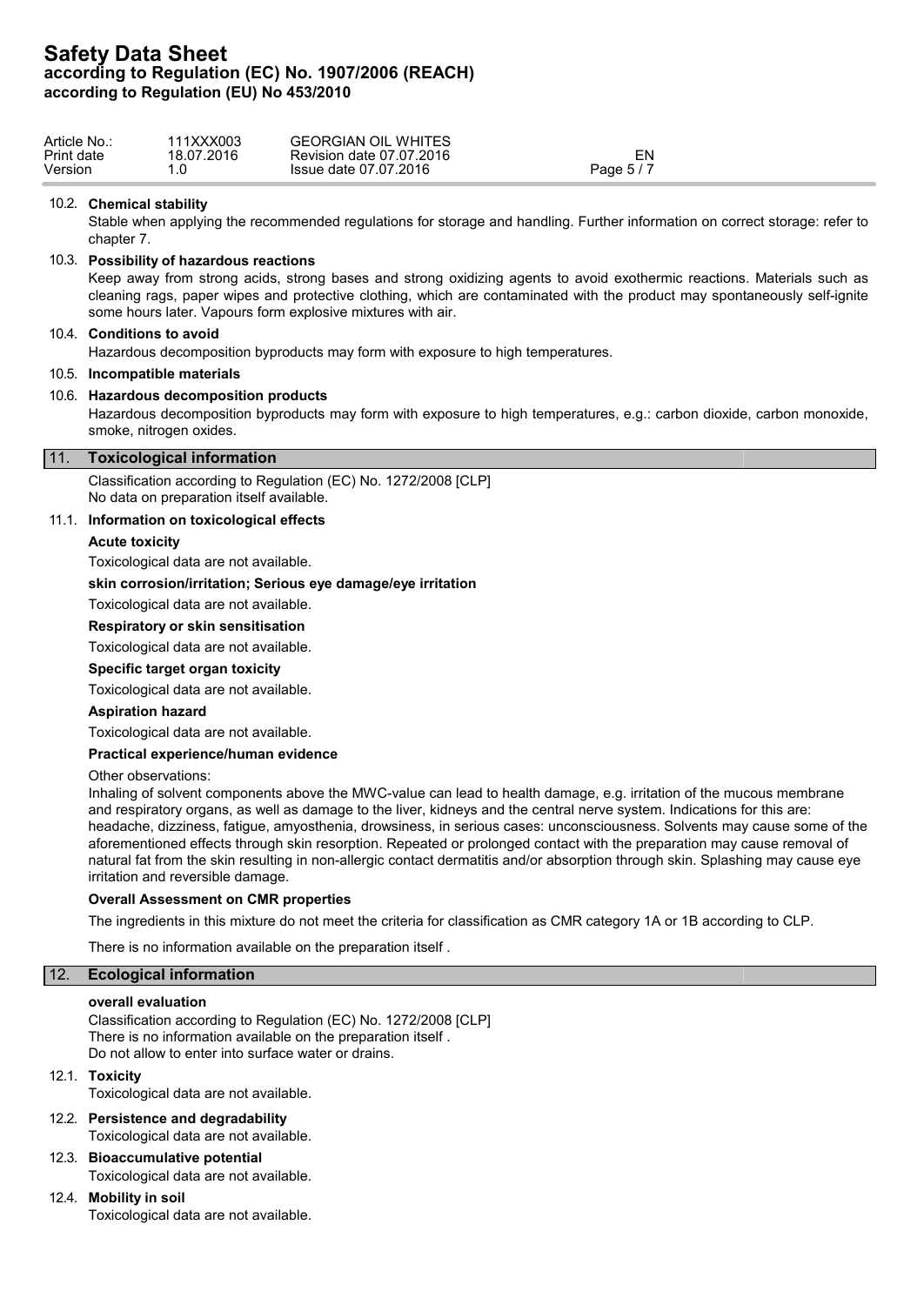| Article No | 111XXX003  | <b>GEORGIAN OIL WHITES</b> |            |
|------------|------------|----------------------------|------------|
| Print date | 18.07.2016 | Revision date 07.07.2016   | EΝ         |
| Version    |            | Issue date 07.07.2016      | Page 6 / 7 |

#### 12.5. **Results of PBT assessment**

The substances in the mixture do not meet the PBT/vPvB criteria according to REACH, annex XIII.

#### 12.6. **Other adverse effects**

The preparation has been assessed following the conventional method of the Dangerous Preparations Directive 1999/45/EC and is classified for eco-toxicological properties accordingly. See Sections 2 and 15 for details.

# 13. **Disposal considerations**

#### 13.1. **Waste treatment methods**

#### **Appropriate disposal / Product**

#### **Recommendation**

Do not allow to enter into surface water or drains. This material and its container must be disposed of in a safe way. Waste disposal according to directive 2008/98/EC, covering waste and dangerous waste.

#### **List of proposed waste codes/waste designations in accordance with EWC**

080111 waste paint and varnish containing organic solvents or other dangerous substances

#### **packaging Recommendation**

Non-contaminated packages may be recycled. Vessels not properly emptied are special waste. Send to a collecting point for used paints.

# 14. **Transport information No dangerous good in sense of this transport regulation.** 14.1. **UN number** n.a. 14.2. **UN proper shipping name** 14.3. **Transport hazard class(es)** n.a.

|  | 14.4. Packing group |  |
|--|---------------------|--|
|--|---------------------|--|

|                             | n.a. |
|-----------------------------|------|
| 14.5. Environmental hazards |      |
| Land transport (ADR/RID)    | n.a. |
| Marine pollutant            | n.a. |

## 14.6. **Special precautions for user**

Transport always in closed, upright and safe containers. Make sure that persons transporting the product know what to do in case of an accident or leakage.

Advices on safe handling: see parts 6 - 8

## **Additional information**

## **Land transport (ADR/RID)**

tunnel restriction code

# **Sea transport (IMDG)**

EmS-No. **n.a.** n.a.

# 14.7. **Transport in bulk according to Annex II of MARPOL and the IBC Code**

not applicable

# **SECTION 15: Regulatory information**

15.1. **Safety, health and environmental regulations/legislation specific for the substance or mixture**

# **EU legislation Information according to 1999/13/EC about limitation of emissions of volatile organic compounds (VOC-guideline).** VOC-value (in g/L) ISO 11890-2: 0 VOC-value (in g/L) ASTM D 2369: 0 **National regulations**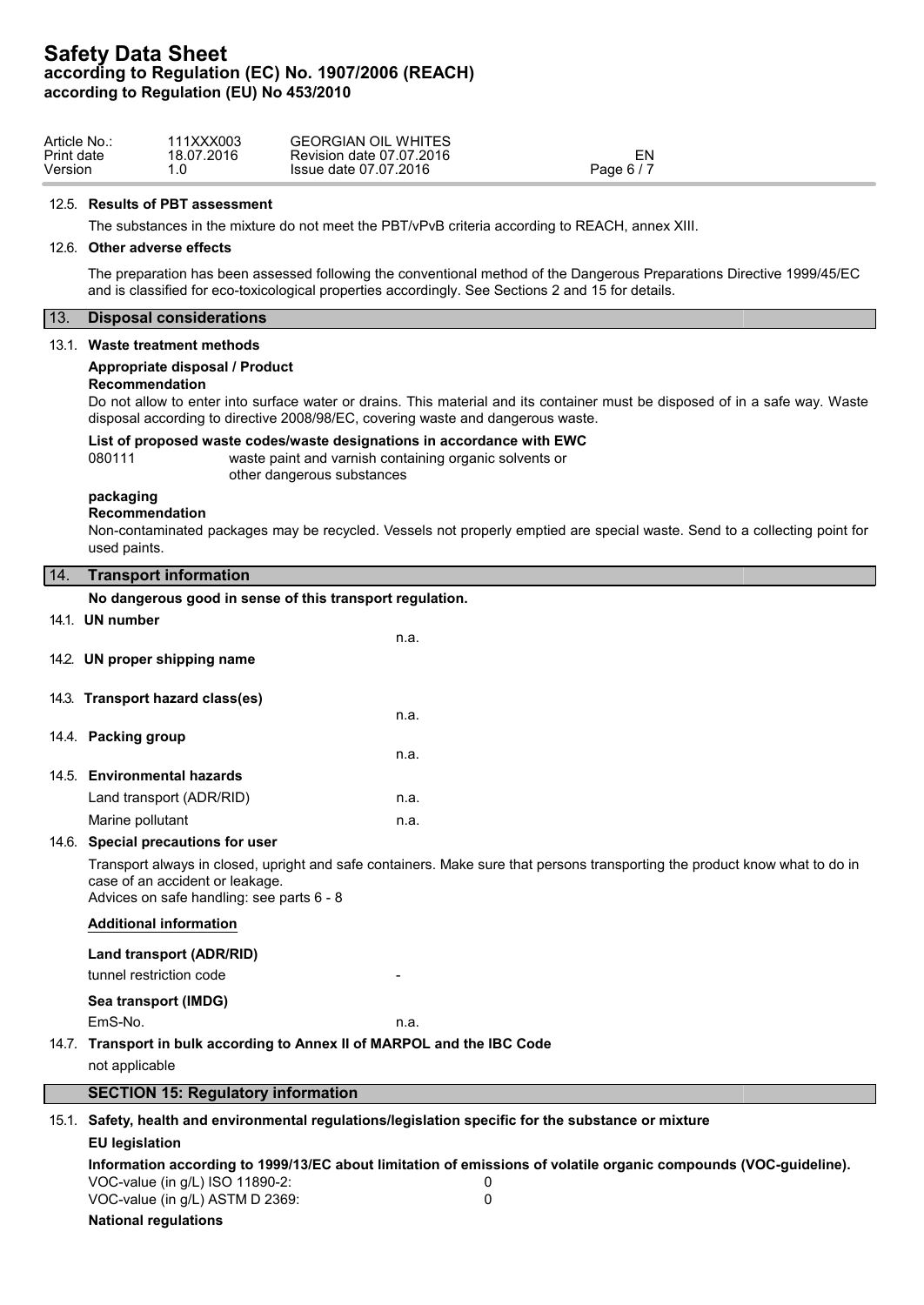| Article No.: | 111XXX003  | <b>GEORGIAN OIL WHITES</b> |                     |  |
|--------------|------------|----------------------------|---------------------|--|
| Print date   | 18.07.2016 | Revision date 07.07.2016   | EΝ                  |  |
| Version      |            | Issue date 07.07.2016      | <u> 717</u><br>Page |  |

### **Restrictions of occupation**

Observe employment restrictions under the Maternity Protection Directive (92/85/EEC) for expectant or nursing mothers. Observe restrictions to employment for juvenils according to the 'juvenile work protection guideline' (94/33/EC).

#### **Other regulations, restrictions and prohibition regulations**

#### 15.2. **Chemical Safety Assessment**

Chemical safety assessments for substances in this preparation were not carried out.

#### 16. **Other information**

### **Full text of classification in section 3:**

| Aquatic Acute 1 / H400   | Hazardous to the aguatic environment | Very toxic to aguatic life.                     |
|--------------------------|--------------------------------------|-------------------------------------------------|
| Aquatic Chronic 1 / H410 | Hazardous to the aquatic environment | Very toxic to aquatic life with long lasting    |
|                          |                                      | effects.                                        |
| N: R50-53                | Dangerous for the environment        | Very toxic to aguatic life. May cause long-term |
|                          |                                      | adverse effects in the aquatic environment.     |

#### **Abbreviations and acronyms**

For abbreviations and acronyms, see: ECHA Guidance on information requirements and chemical safety assessment, chapter R.20 (Table of terms and abbreviations).

#### **Additional information**

Classification according to Regulation (EC) No. 1272/2008 [CLP]

The information supplied on this safety data sheet complies with our current level of knowledge as well as with national and EU regulations.Without written approval, the product must not be used for purposes different from those mentioned in chapter 1.It is always the user's duty to take any necessary measures for meeting the requirements laid down by local rules and regulations.The details in this safety data sheet describe the safety requirements of our product and are not to be regarded as guaranteed attributes of the product.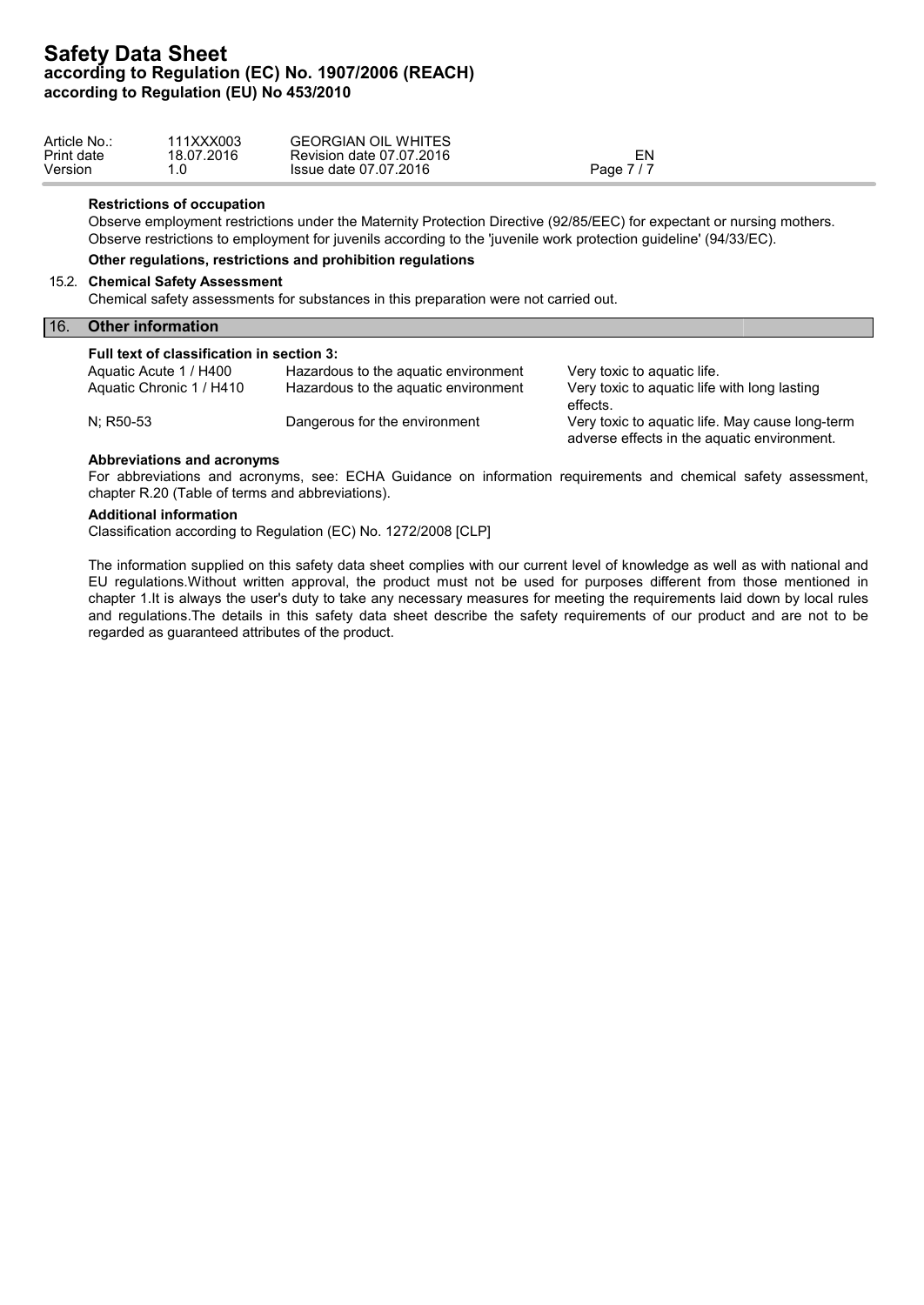| Article No.:<br>Print date<br>Version |                                                                           | 111XXX009<br>28.12.2016<br>1.0                                                                                             | <b>GEORGIAN OIL</b><br>Revision date 16.09.2016<br>Issue date 07.07.2016                                           |                                                                                                                                              | EN<br>Page 1/7                                                                                    |                                                                                                                   |  |
|---------------------------------------|---------------------------------------------------------------------------|----------------------------------------------------------------------------------------------------------------------------|--------------------------------------------------------------------------------------------------------------------|----------------------------------------------------------------------------------------------------------------------------------------------|---------------------------------------------------------------------------------------------------|-------------------------------------------------------------------------------------------------------------------|--|
| 1.                                    |                                                                           |                                                                                                                            |                                                                                                                    | Identification of the substance/mixture and of the company/undertaking                                                                       |                                                                                                   |                                                                                                                   |  |
| 1.1.                                  | <b>Product identifiers</b>                                                | Article No. (manufacturer/supplier):<br>Identification of the substance or mixture                                         |                                                                                                                    | 111XXX009<br><b>GEORGIAN OIL</b><br><b>TITANIUM WHITE</b>                                                                                    |                                                                                                   |                                                                                                                   |  |
| 1.2.                                  |                                                                           |                                                                                                                            |                                                                                                                    | Relevant identified uses of the substance or mixture and uses advised against                                                                |                                                                                                   |                                                                                                                   |  |
|                                       |                                                                           | <b>Relevant identified uses:</b><br>Artists supply and hobby preparations<br>Coatings and paints, thinners, paint removers |                                                                                                                    |                                                                                                                                              |                                                                                                   |                                                                                                                   |  |
| 1.3.                                  |                                                                           |                                                                                                                            | Details of the supplier of the safety data sheet                                                                   |                                                                                                                                              |                                                                                                   |                                                                                                                   |  |
|                                       | Daler-Rowney Ltd<br>Peacock Lane<br>Bracknell, RG12 8SS<br><b>ENGLAND</b> |                                                                                                                            | Supplier (manufacturer/importer/downstream user/distributor):                                                      | Telephone: +44 (0) 1344 461083<br>Telefax: +44 (0) 1344 486511                                                                               |                                                                                                   |                                                                                                                   |  |
|                                       |                                                                           | Dept. responsible for information:                                                                                         |                                                                                                                    |                                                                                                                                              |                                                                                                   |                                                                                                                   |  |
|                                       | E-mail                                                                    |                                                                                                                            |                                                                                                                    | Philip.Gray@daler-rowney.com                                                                                                                 |                                                                                                   |                                                                                                                   |  |
| 1.4.                                  | Emergency telephone:                                                      | <b>Emergency telephone number</b>                                                                                          |                                                                                                                    | +44 (0) 1344 461000                                                                                                                          |                                                                                                   |                                                                                                                   |  |
| 2.                                    |                                                                           | <b>Hazards identification</b>                                                                                              |                                                                                                                    |                                                                                                                                              |                                                                                                   |                                                                                                                   |  |
| 2.1.                                  |                                                                           | Classification of the substance or mixture<br>Aquatic Chronic 2 / H411                                                     | Classification according to Regulation (EC) No. 1272/2008 [CLP]                                                    | This mixture is classified as hazardous according to regulation (EC) No. 1272/2008 [CLP].<br>Hazardous to the aquatic environment            |                                                                                                   | Toxic to aquatic life with long lasting effects.                                                                  |  |
| 2.2.                                  | Label elements                                                            |                                                                                                                            |                                                                                                                    |                                                                                                                                              | The product is classified and labelled according to EC directives or corresponding national laws. |                                                                                                                   |  |
|                                       |                                                                           |                                                                                                                            | Labelling according to Regulation (EC) No. 1272/2008 [CLP]                                                         |                                                                                                                                              |                                                                                                   |                                                                                                                   |  |
|                                       | <b>Hazard pictograms</b>                                                  |                                                                                                                            |                                                                                                                    |                                                                                                                                              |                                                                                                   |                                                                                                                   |  |
|                                       | <b>Hazard statements</b><br>H411                                          |                                                                                                                            | Toxic to aquatic life with long lasting effects.                                                                   |                                                                                                                                              |                                                                                                   |                                                                                                                   |  |
|                                       | P <sub>101</sub><br>P102<br>P103<br>P273<br>P391<br>P501                  | <b>Precautionary statements</b>                                                                                            | Keep out of reach of children.<br>Read label before use.<br>Avoid release to the environment.<br>Collect spillage. | If medical advice is needed, have product container or label at hand.<br>Dispose of contents/container in accordance with local legislation. |                                                                                                   |                                                                                                                   |  |
|                                       | contains:                                                                 |                                                                                                                            |                                                                                                                    |                                                                                                                                              |                                                                                                   |                                                                                                                   |  |
|                                       |                                                                           | n.a.                                                                                                                       |                                                                                                                    |                                                                                                                                              |                                                                                                   |                                                                                                                   |  |
|                                       |                                                                           | Supplemental Hazard information (EU)<br>n.a.                                                                               |                                                                                                                    |                                                                                                                                              |                                                                                                   |                                                                                                                   |  |
| 2.3.                                  | <b>Other hazards</b>                                                      |                                                                                                                            |                                                                                                                    |                                                                                                                                              |                                                                                                   |                                                                                                                   |  |
|                                       |                                                                           | spontaneously self-ignite some hours later.                                                                                |                                                                                                                    |                                                                                                                                              |                                                                                                   | Materials such as cleaning rags, paper wipes and protective clothing, which are contaminated with the product may |  |

# 3. **Composition / Information on ingredients**

# 3.2. **Mixtures**

**Product description / chemical characterization**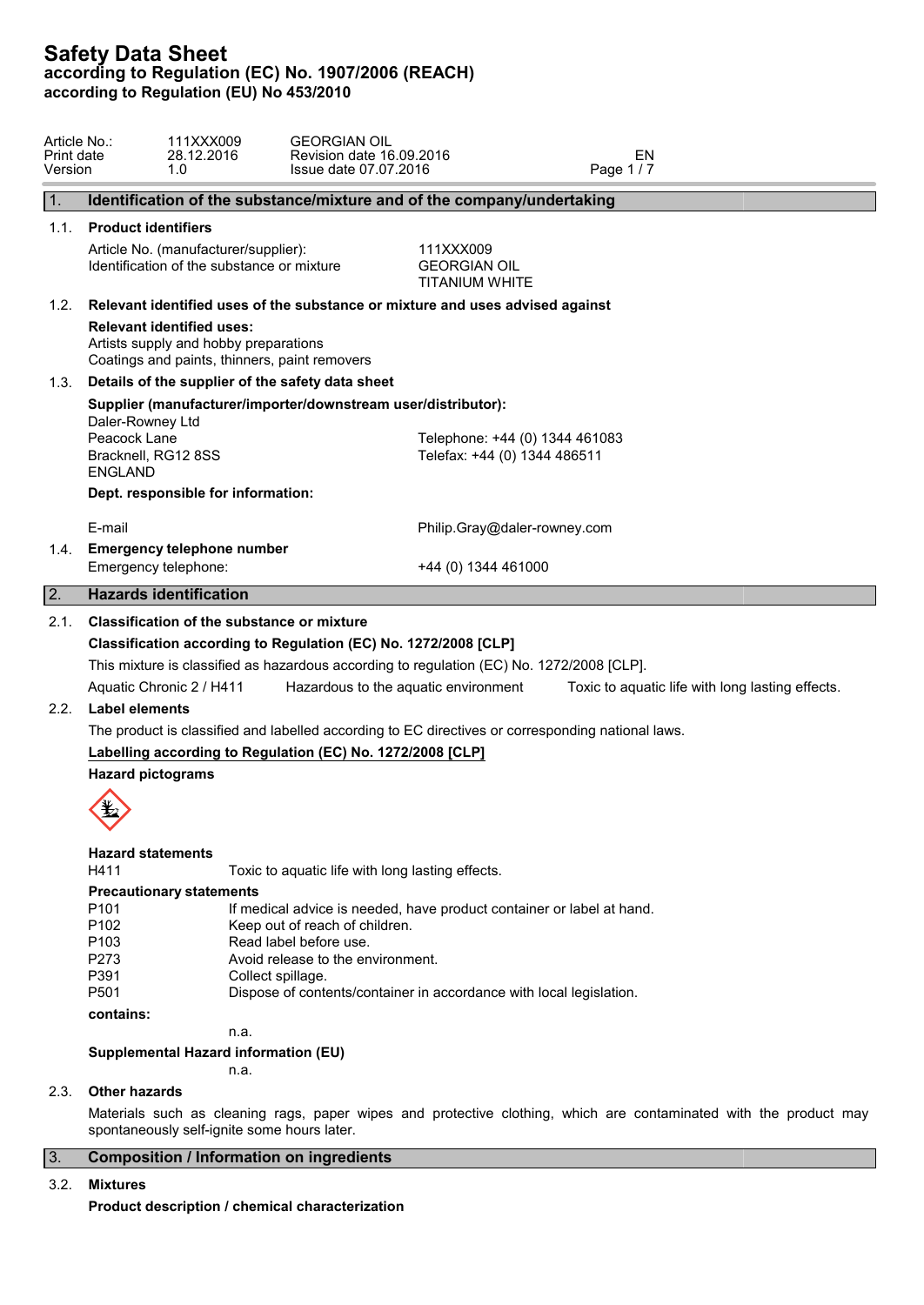| Article No.:<br>Print date<br>Version | 111XXX009<br>28.12.2016<br>1.0              | <b>GEORGIAN OIL</b><br>Revision date 16.09.2016<br>Issue date 07.07.2016 | EN<br>Page 2 / 7 |                     |  |
|---------------------------------------|---------------------------------------------|--------------------------------------------------------------------------|------------------|---------------------|--|
| <b>Description</b>                    | oil paint                                   |                                                                          |                  |                     |  |
|                                       | <b>Hazardous ingredients</b>                |                                                                          |                  |                     |  |
|                                       |                                             | Classification according to Regulation (EC) No. 1272/2008 [CLP]          |                  |                     |  |
| EC No.                                |                                             | <b>REACH No.</b>                                                         |                  |                     |  |
| <b>CAS No.</b>                        |                                             | <b>Chemical name</b>                                                     |                  | W <sub>t</sub> $\%$ |  |
| <b>INDEX No.</b>                      |                                             | classification:                                                          |                  | <b>Remark</b>       |  |
| 215-222-5                             |                                             |                                                                          |                  |                     |  |
| 1314-13-2                             |                                             | zinc oxide                                                               |                  | $5 - 10$            |  |
| 030-013-00-7                          |                                             | Aquatic Acute 1 H400 / Aquatic Chronic 1 H410                            |                  |                     |  |
|                                       | <b>Additional information</b>               |                                                                          |                  |                     |  |
|                                       | Full text of classification: see section 16 |                                                                          |                  |                     |  |
| 4.                                    | <b>First-aid measures</b>                   |                                                                          |                  |                     |  |

## 4.1. **Description of first aid measures**

#### **General information**

In all cases of doubt, or when symptoms persist, seek medical advice. In case of unconsciousness give nothing by mouth, place in recovery position and seek medical advice.

### **In case of inhalation**

Remove casualty to fresh air and keep warm and at rest. In case of irregular breathing or respiratory arrest provide artificial respiration.

#### **Following skin contact**

Remove contaminated, saturated clothing immediately. After contact with skin, wash immediately with plenty of water and soap. Do not use solvents or thinners.

#### **After eye contact**

Rinse cautiously with water for several minutes. Remove contact lenses, if present and easy to do. Continue rinsing. Seek medical advice immediately.

# **After ingestion**

If swallowed, rinse mouth with water (only if the person is conscious). Seek medical advice immediately. Keep victim calm. Do NOT induce vomiting.

# 4.2. **Most important symptoms and effects, both acute and delayed**

In all cases of doubt, or when symptoms persist, seek medical advice.

# 4.3. **Indication of any immediate medical attention and special treatment needed**

## 5. **Firefighting measures**

#### 5.1. **Extinguishing media**

#### **Suitable extinguishing media**

alcohol resistant foam, carbon dioxide, Powder, spray mist, (water)

**Extinguishing media which must not be used for safety reasons:** strong water jet

# 5.2. **Special hazards arising from the substance or mixture**

Dense black smoke occurs during fire. Inhaling hazardous decomposing products can cause serious health damage. Vapours form explosive mixtures with air.

# 5.3. **Advice for firefighters**

Provide a conveniently located respiratory protective device. Do not allow water used to extinguish fire to enter drains, ground or waterways. Treat runoff as hazardous. Cool closed containers that are near the source of the fire.

### 6. **Accidental release measures**

# 6.1. **Personal precautions, protective equipment and emergency procedures**

Keep away from sources of ignition. Ventilate affected area. Do not breathe vapours.

# 6.2. **Environmental precautions**

Do not allow to enter into surface water or drains. If the product contaminates lakes, rivers or sewages, inform competent authorities in accordance with local regulations. Vapours form explosive mixtures with air.

# 6.3. **Methods and material for containment and cleaning up**

Isolate leaked material using non-flammable absorption agent (e.g. sand, earth, vermiculit, diatomaceous earth) and collect it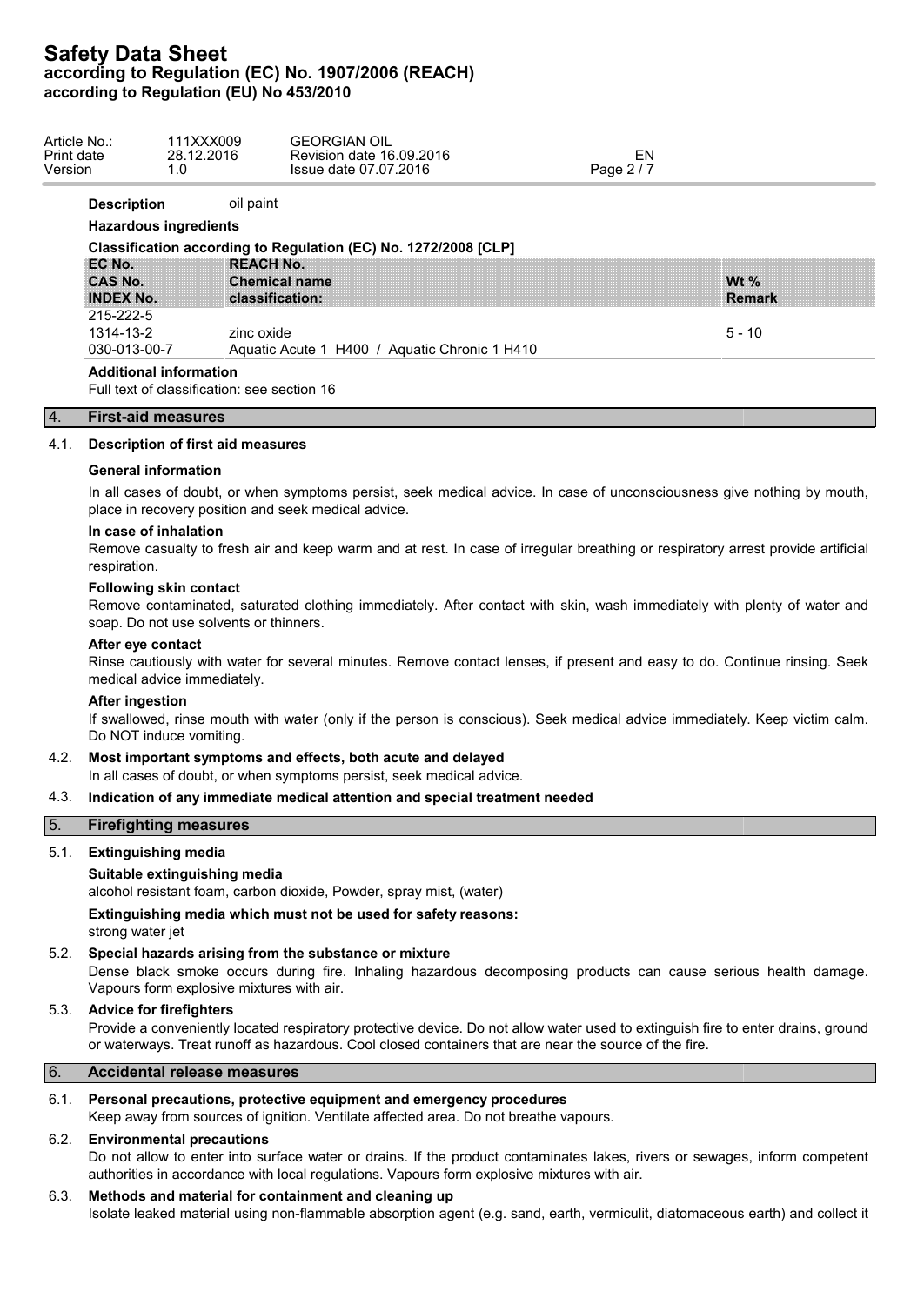| Article No.: | 111XXX009  | <b>GEORGIAN OIL</b>      |          |
|--------------|------------|--------------------------|----------|
| Print date   | 28.12.2016 | Revision date 16.09.2016 | ור-      |
| Version      | .u         | Issue date 07.07.2016    | Page 3/7 |

for disposal in appropriate containers in accordance with the local regulations (see chapter 13).

# 6.4. **Reference to other sections**

Observe protective provisions (see chapter 7 and 8).

# 7. **Handling and storage**

# 7.1. **Precautions for safe handling**

# **Advices on safe handling**

Avoid formation of flammable and explosive vapour concentrations in the air and exceeding the exposure limit values. Only use the material in places where open light, fire and other flammable sources can be kept away. Electrical equipment must be protected meeting the accepted standard. Product may become electrostatically charged. Provide earthing of containers, equipment, pumps and ventilation facilities. Anti-static clothing including shoes are recommended. Floors must be electrically conductive. Keep away from heat sources, sparks and open flames. Use only spark proof tools. Avoid contact with skin, eyes and clothes. Do not inhale dusts, particulates and spray mist when using this preparation. Avoid respiration of swarf. When using do not eat, drink or smoke. Personal protection equipment: refer to chapter 8. Do not empty containers with pressure no pressure vessel! Always keep in containers that correspond to the material of the original container. Follow the legal protection and safety regulations.

## **Precautions against fire and explosion:**

Vapours are heavier than air. Vapours form explosive mixtures with air.

# 7.2. **Conditions for safe storage, including any incompatibilities**

## **Requirements for storage rooms and vessels**

Storage in accordance with the Ordinance on Industrial Safety and Health (BetrSiVO). Keep container tightly closed. Do not empty containers with pressure - no pressure vessel! Smoking is forbidden. Access only for authorised persons. Store carefully closed containers upright to prevent any leaks. Soils have to conform to the "Guidelines for avoidance of ignition hazards due to electrostatic charges (BGR 132)".

#### **Hints on joint storage**

Keep away from strongly acidic and alkaline materials as well as oxidizers.

## **Further information on storage conditions**

Take care of instructions on label. Store in a well-ventilated and dry room at temperatures between 15 °C and 30 °C. Protect from heat and direct sunlight. Keep container tightly closed. Remove all sources of ignition. Smoking is forbidden. Access only for authorised persons. Store carefully closed containers upright to prevent any leaks.

## 7.3. **Specific end use(s)**

Observe technical data sheet. Observe instructions for use.

## 8. **Exposure controls / Personal protection**

# 8.1. **Control parameters**

## **Occupational exposure limit values:**

zinc oxide INDEX No. 030-013-00-7 / EC No. 215-222-5 / CAS No. 1314-13-2 TWA: 5 mg/m3 STEL: 10 mg/m3

## **Additional information**

TWA : long-term occupational exposure limit value STEL : short-term occupational exposure limit value Ceiling : peak limitation

# 8.2. **Exposure controls**

Provide good ventilation. This can be achieved with local or room suction. If this should not be sufficient to keep aerosol and solvent vapour concentration below the exposure limit values, a suitable respiratory protection must be used.

# **Occupational exposure controls**

# **Respiratory protection**

If concentration of solvents is beyond the occupational exposure limit values, approved and suitable respiratory protection must be used. Observe the wear time limits according GefStoffV in combination with the rules for using respiratory protection apparatus (BGR 190). Use only respiratory protection equipment with CE-symbol including four digit test number.

# **Hand protection**

For prolonged or repeated handling the following glove material must be used: NBR (Nitrile rubber) Thickness of the glove material > 0,4 mm ; Breakthrough time (maximum wearing time) > 480 min.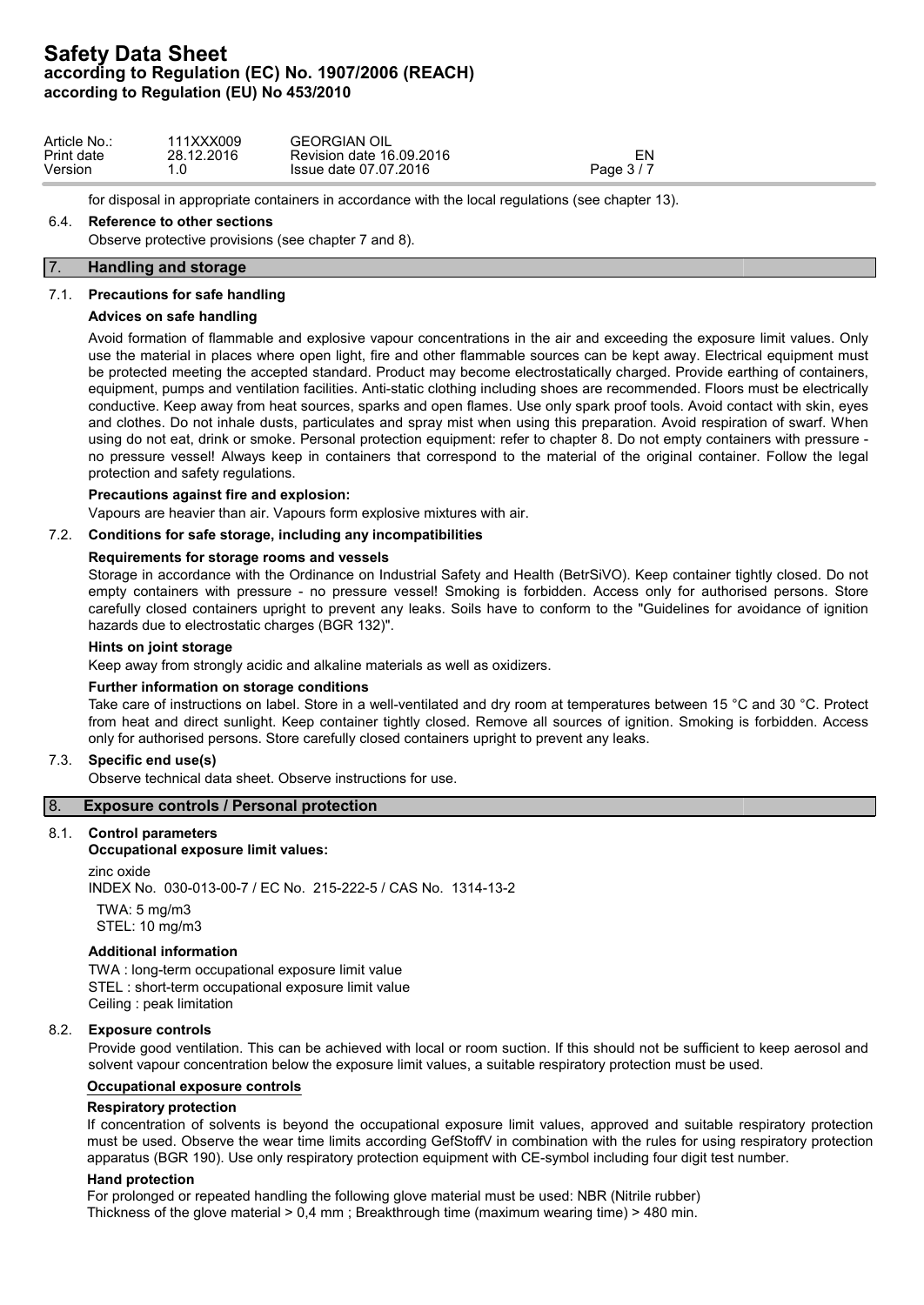| Article No.:<br>Print date<br>Version |                                                                                                                                | 111XXX009<br>28.12.2016<br>1.0                                                                                                                                                       | <b>GEORGIAN OIL</b><br>Revision date 16.09.2016<br>Issue date 07.07.2016                                                                                                                                                                                                                                                                             |                                         | Page 4 / 7 | EN               |               |  |
|---------------------------------------|--------------------------------------------------------------------------------------------------------------------------------|--------------------------------------------------------------------------------------------------------------------------------------------------------------------------------------|------------------------------------------------------------------------------------------------------------------------------------------------------------------------------------------------------------------------------------------------------------------------------------------------------------------------------------------------------|-----------------------------------------|------------|------------------|---------------|--|
|                                       |                                                                                                                                | glove articles DIN EN 374                                                                                                                                                            | Observe the instructions and details for use, storage, maintenance and replacement provided by the protective glove<br>manufacturer. Penetration time of glove material depending on intensity and duration of exposure to skin. Recommended<br>Barrier creams can help protecting exposed skin areas. In no case should they be used after contact. |                                         |            |                  |               |  |
|                                       | Eye protection                                                                                                                 |                                                                                                                                                                                      | Wear closely fitting protective glasses in case of splashes.                                                                                                                                                                                                                                                                                         |                                         |            |                  |               |  |
|                                       | <b>Protective clothing</b>                                                                                                     |                                                                                                                                                                                      | Wear antistatic clothing of natural fibers (cotton) or heat resistant synthetic fibers.                                                                                                                                                                                                                                                              |                                         |            |                  |               |  |
|                                       | <b>Protective measures</b>                                                                                                     |                                                                                                                                                                                      | After contact clean skin thoroughly with water and soap or use appropriate cleanser.                                                                                                                                                                                                                                                                 |                                         |            |                  |               |  |
|                                       |                                                                                                                                | <b>Environmental exposure controls</b>                                                                                                                                               | Do not allow to enter into surface water or drains. See chapter 7. No additional measures necessary.                                                                                                                                                                                                                                                 |                                         |            |                  |               |  |
| $\vert 9.$                            |                                                                                                                                | <b>Physical and chemical properties</b>                                                                                                                                              |                                                                                                                                                                                                                                                                                                                                                      |                                         |            |                  |               |  |
| 9.1.                                  | Appearance:<br><b>Physical state</b><br>Colour<br>Odour                                                                        |                                                                                                                                                                                      | Information on basic physical and chemical properties<br>liquid<br>liquid<br>refer to label<br>characteristic                                                                                                                                                                                                                                        |                                         |            |                  |               |  |
|                                       |                                                                                                                                | Safety relevant basis data                                                                                                                                                           |                                                                                                                                                                                                                                                                                                                                                      | Unit                                    |            | <b>Method</b>    | <b>Remark</b> |  |
| 9.2.                                  | Flash point:<br>Density at 20 °C:<br>Water solubility (g/L)<br>pH at 20 °C:<br>Viscosity at 20 °C<br><b>Other information:</b> | Ignition temperature in °C:<br>Lower explosion limit<br><b>Upper explosion limit</b><br>Vapour pressure at 20 °C:<br>Solvent separation test (%)<br>boiling point in °C at 101,3 kPa | $>99$ °C<br>n.a.<br>n.a.<br>n.a.<br>n.a.<br>insoluble<br>$< 3$ %<br><b>NB</b>                                                                                                                                                                                                                                                                        | 1,00 $g/cm^{3}$<br>$> 50$ mPa $\cdot$ s |            | <b>DIN 53213</b> |               |  |
|                                       |                                                                                                                                |                                                                                                                                                                                      |                                                                                                                                                                                                                                                                                                                                                      |                                         |            |                  |               |  |
| 10.                                   |                                                                                                                                | <b>Stability and reactivity</b>                                                                                                                                                      |                                                                                                                                                                                                                                                                                                                                                      |                                         |            |                  |               |  |
|                                       | 10.1. Reactivity<br>10.2. Chemical stability<br>chapter 7.                                                                     |                                                                                                                                                                                      | Stable when applying the recommended regulations for storage and handling. Further information on correct storage: refer to                                                                                                                                                                                                                          |                                         |            |                  |               |  |

# 10.3. **Possibility of hazardous reactions**

Keep away from strong acids, strong bases and strong oxidizing agents to avoid exothermic reactions. Materials such as cleaning rags, paper wipes and protective clothing, which are contaminated with the product may spontaneously self-ignite some hours later. Vapours form explosive mixtures with air.

# 10.4. **Conditions to avoid**

Hazardous decomposition byproducts may form with exposure to high temperatures.

# 10.5. **Incompatible materials**

## 10.6. **Hazardous decomposition products**

Hazardous decomposition byproducts may form with exposure to high temperatures, e.g.: carbon dioxide, carbon monoxide, smoke, nitrogen oxides.

# 11. **Toxicological information**

Classification according to Regulation (EC) No. 1272/2008 [CLP] No data on preparation itself available.

# 11.1. **Information on toxicological effects**

## **Acute toxicity**

Toxicological data are not available.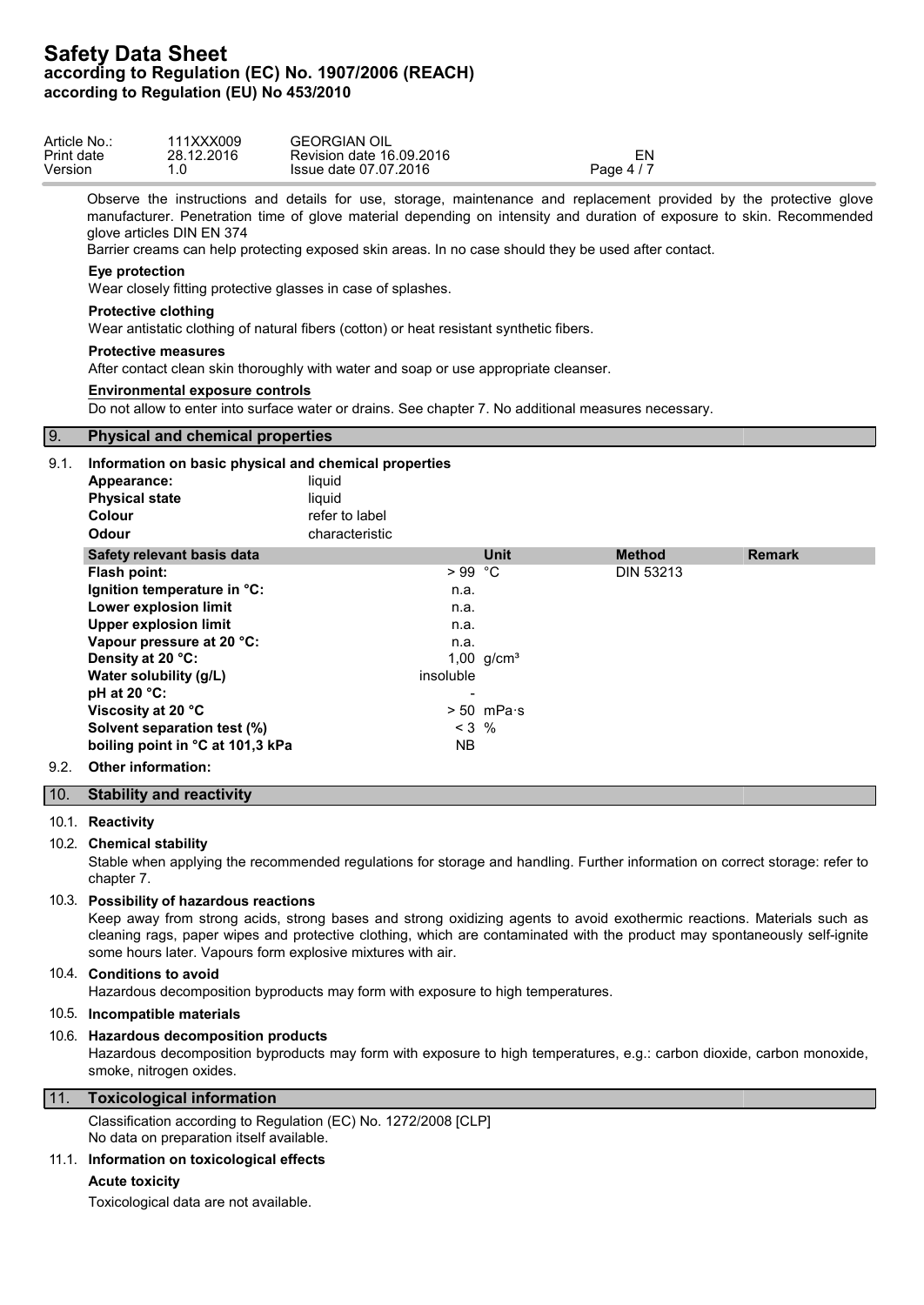| Article No.: | 111XXX009  | <b>GEORGIAN OIL</b>      |            |  |
|--------------|------------|--------------------------|------------|--|
| Print date   | 28.12.2016 | Revision date 16,09,2016 | ΞN         |  |
| Version      | ں.         | Issue date 07.07.2016    | Page $5/7$ |  |

### **skin corrosion/irritation; Serious eye damage/eye irritation**

Toxicological data are not available.

### **Respiratory or skin sensitisation**

Toxicological data are not available.

#### **Specific target organ toxicity**

Toxicological data are not available.

## **Aspiration hazard**

Toxicological data are not available.

## **Practical experience/human evidence**

#### Other observations:

Inhaling of solvent components above the MWC-value can lead to health damage, e.g. irritation of the mucous membrane and respiratory organs, as well as damage to the liver, kidneys and the central nerve system. Indications for this are: headache, dizziness, fatigue, amyosthenia, drowsiness, in serious cases: unconsciousness. Solvents may cause some of the aforementioned effects through skin resorption. Repeated or prolonged contact with the preparation may cause removal of natural fat from the skin resulting in non-allergic contact dermatitis and/or absorption through skin. Splashing may cause eye irritation and reversible damage.

# **Overall Assessment on CMR properties**

The ingredients in this mixture do not meet the criteria for classification as CMR category 1A or 1B according to CLP.

#### **Remark**

There is no information available on the preparation itself .

# 12. **Ecological information**

#### **overall evaluation**

Classification according to Regulation (EC) No. 1272/2008 [CLP] There is no information available on the preparation itself . Do not allow to enter into surface water or drains.

#### 12.1. **Toxicity**

Toxicological data are not available.

### 12.2. **Persistence and degradability** Toxicological data are not available.

12.3. **Bioaccumulative potential**

Toxicological data are not available.

# 12.4. **Mobility in soil**

Toxicological data are not available.

# 12.5. **Results of PBT assessment**

The substances in the mixture do not meet the PBT/vPvB criteria according to REACH, annex XIII.

## 12.6. **Other adverse effects**

## 13. **Disposal considerations**

## 13.1. **Waste treatment methods**

## **Appropriate disposal / Product**

# **Recommendation**

Do not allow to enter into surface water or drains. This material and its container must be disposed of in a safe way. Waste disposal according to directive 2008/98/EC, covering waste and dangerous waste.

# **List of proposed waste codes/waste designations in accordance with EWC**

080111 waste paint and varnish containing organic solvents or other dangerous substances

# **packaging**

## **Recommendation**

Non-contaminated packages may be recycled. Vessels not properly emptied are special waste. Send to a collecting point for used paints.

## 14. **Transport information**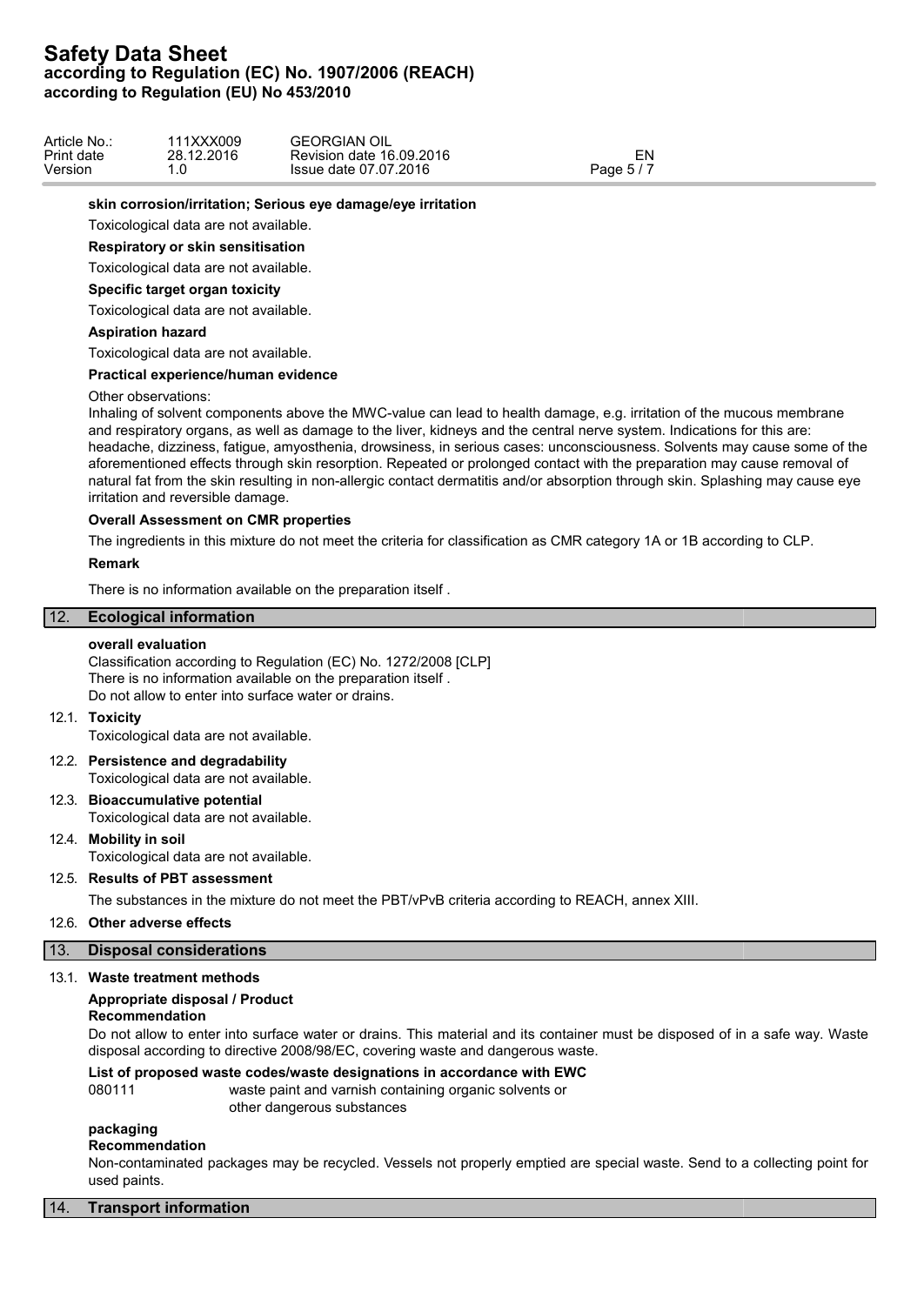| Article No.:<br>Print date<br>Version |                             | 111XXX009<br>28.12.2016<br>1.0                                                                    | <b>GEORGIAN OIL</b><br>Revision date 16.09.2016<br>Issue date 07.07.2016 |                                                                                                            | EN<br>Page 6 / 7                                                                                                                                                                                                                            |  |  |
|---------------------------------------|-----------------------------|---------------------------------------------------------------------------------------------------|--------------------------------------------------------------------------|------------------------------------------------------------------------------------------------------------|---------------------------------------------------------------------------------------------------------------------------------------------------------------------------------------------------------------------------------------------|--|--|
|                                       | 14.1. UN number             |                                                                                                   |                                                                          |                                                                                                            |                                                                                                                                                                                                                                             |  |  |
|                                       |                             |                                                                                                   |                                                                          | <b>UN 3082</b>                                                                                             |                                                                                                                                                                                                                                             |  |  |
|                                       | Sea transport (IMDG):       | 14.2. UN proper shipping name<br>Land transport (ADR/RID):<br>Air transport (ICAO-TI / IATA-DGR): |                                                                          | Environmentally hazardous substance, liquid, n.o.s.<br>Environmentally hazardous substance, liquid, n.o.s. | ENVIRONMENTALLY HAZARDOUS SUBSTANCE, LIQUID, N.O.S.                                                                                                                                                                                         |  |  |
|                                       |                             | 14.3. Transport hazard class(es)                                                                  |                                                                          |                                                                                                            |                                                                                                                                                                                                                                             |  |  |
|                                       |                             |                                                                                                   |                                                                          | 9                                                                                                          |                                                                                                                                                                                                                                             |  |  |
|                                       | 14.4. Packing group         |                                                                                                   |                                                                          | Ш                                                                                                          |                                                                                                                                                                                                                                             |  |  |
|                                       |                             | 14.5. Environmental hazards                                                                       |                                                                          |                                                                                                            |                                                                                                                                                                                                                                             |  |  |
|                                       |                             | Land transport (ADR/RID)                                                                          |                                                                          | <b>UMWELTGEFÄHRDEND</b>                                                                                    |                                                                                                                                                                                                                                             |  |  |
|                                       | Marine pollutant            |                                                                                                   |                                                                          | р                                                                                                          |                                                                                                                                                                                                                                             |  |  |
|                                       |                             | 14.6. Special precautions for user                                                                |                                                                          |                                                                                                            |                                                                                                                                                                                                                                             |  |  |
|                                       |                             | case of an accident or leakage.<br>Advices on safe handling: see parts 6 - 8                      |                                                                          |                                                                                                            | Transport always in closed, upright and safe containers. Make sure that persons transporting the product know what to do in                                                                                                                 |  |  |
|                                       |                             | <b>Additional information</b>                                                                     |                                                                          |                                                                                                            |                                                                                                                                                                                                                                             |  |  |
|                                       |                             | Land transport (ADR/RID)                                                                          |                                                                          |                                                                                                            |                                                                                                                                                                                                                                             |  |  |
|                                       | tunnel restriction code     |                                                                                                   |                                                                          | Е                                                                                                          |                                                                                                                                                                                                                                             |  |  |
|                                       |                             | Sea transport (IMDG)                                                                              |                                                                          |                                                                                                            |                                                                                                                                                                                                                                             |  |  |
|                                       | EmS-No.                     |                                                                                                   |                                                                          | $F-A, S-F$                                                                                                 |                                                                                                                                                                                                                                             |  |  |
|                                       |                             |                                                                                                   |                                                                          | 14.7. Transport in bulk according to Annex II of MARPOL and the IBC Code                                   |                                                                                                                                                                                                                                             |  |  |
|                                       | not applicable              |                                                                                                   |                                                                          |                                                                                                            |                                                                                                                                                                                                                                             |  |  |
|                                       |                             | <b>SECTION 15: Regulatory information</b>                                                         |                                                                          |                                                                                                            |                                                                                                                                                                                                                                             |  |  |
|                                       |                             |                                                                                                   |                                                                          | 15.1. Safety, health and environmental regulations/legislation specific for the substance or mixture       |                                                                                                                                                                                                                                             |  |  |
|                                       | <b>EU legislation</b>       |                                                                                                   |                                                                          |                                                                                                            |                                                                                                                                                                                                                                             |  |  |
|                                       |                             | VOC-value (in g/L) ISO 11890-2:<br>VOC-value (in g/L) ASTM D 2369:                                |                                                                          | 0<br>0                                                                                                     | Information according to 1999/13/EC about limitation of emissions of volatile organic compounds (VOC-guideline).                                                                                                                            |  |  |
|                                       | <b>National regulations</b> |                                                                                                   |                                                                          |                                                                                                            |                                                                                                                                                                                                                                             |  |  |
|                                       |                             | <b>Restrictions of occupation</b>                                                                 |                                                                          |                                                                                                            | Observe employment restrictions under the Maternity Protection Directive (92/85/EEC) for expectant or nursing mothers.<br>Observe restrictions to employment for juvenils according to the 'juvenile work protection guideline' (94/33/EC). |  |  |
|                                       |                             |                                                                                                   | Other regulations, restrictions and prohibition regulations              |                                                                                                            |                                                                                                                                                                                                                                             |  |  |
|                                       |                             | 15.2. Chemical Safety Assessment                                                                  |                                                                          | Chemical safety assessments for substances in this preparation were not carried out.                       |                                                                                                                                                                                                                                             |  |  |
| 16.                                   | <b>Other information</b>    |                                                                                                   |                                                                          |                                                                                                            |                                                                                                                                                                                                                                             |  |  |
|                                       |                             | Full text of classification in section 3:<br>Aquatic Acute 1 / H400<br>Aquatic Chronic 1 / H410   |                                                                          | Hazardous to the aquatic environment<br>Hazardous to the aquatic environment                               | Very toxic to aquatic life.<br>Very toxic to aquatic life with long lasting<br>effects.                                                                                                                                                     |  |  |
|                                       |                             | Abbreviations and acronyms<br><b>Additional information</b>                                       | chapter R.20 (Table of terms and abbreviations).                         |                                                                                                            | For abbreviations and acronyms, see: ECHA Guidance on information requirements and chemical safety assessment,                                                                                                                              |  |  |

Classification according to Regulation (EC) No. 1272/2008 [CLP]

The information supplied on this safety data sheet complies with our current level of knowledge as well as with national and EU regulations.Without written approval, the product must not be used for purposes different from those mentioned in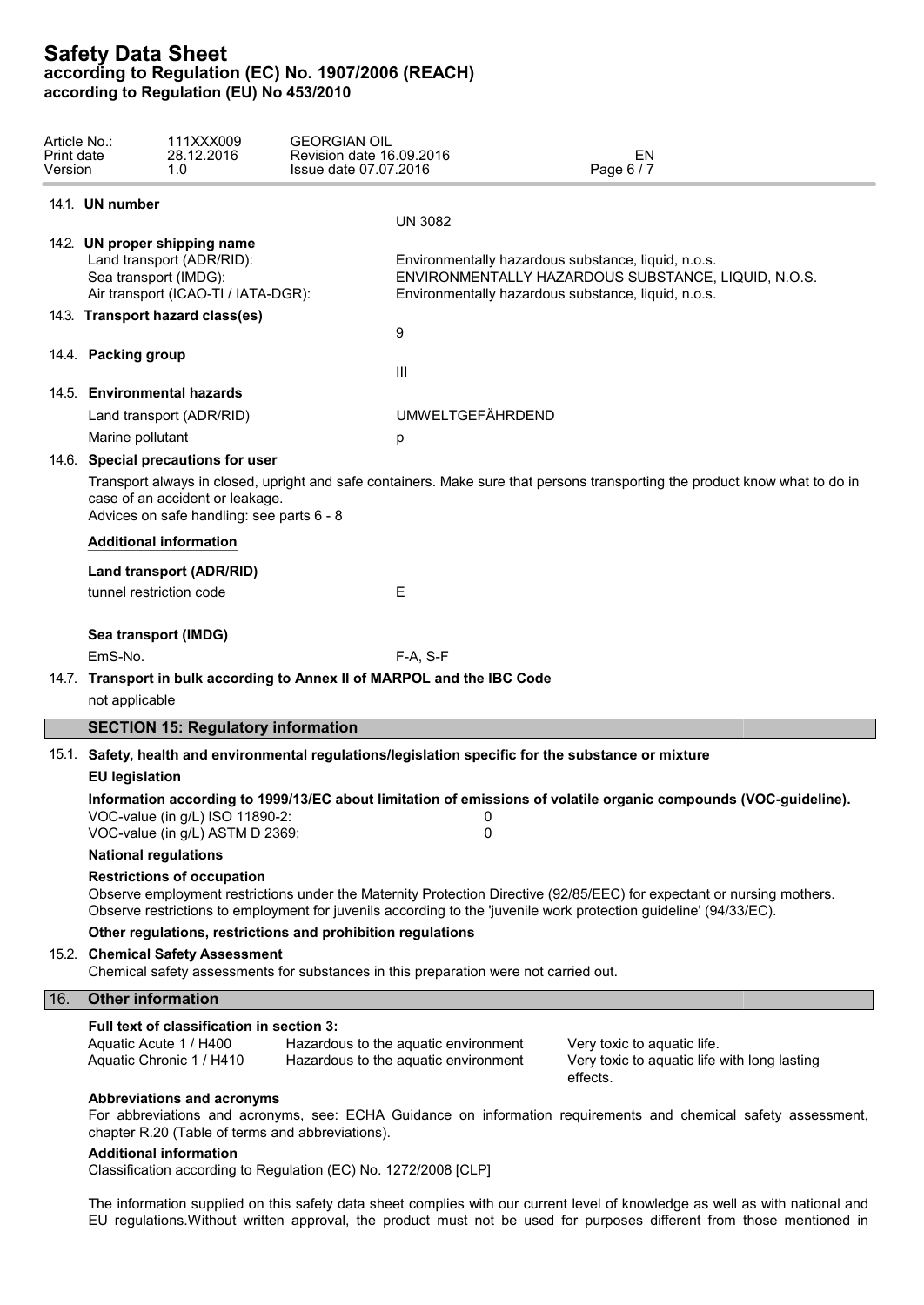| Article No | 111XXX009        | <b>GEORGIAN OIL</b>      |            |
|------------|------------------|--------------------------|------------|
| Print date | 28.12.2016       | Revision date 16.09.2016 | ⊏N         |
| Version    | $\sqrt{ }$<br>.v | Issue date 07.07.2016    | Page 7 / 7 |

chapter 1.It is always the user's duty to take any necessary measures for meeting the requirements laid down by local rules and regulations. The details in this safety data sheet describe the safety requirements of our product and are not to be regarded as guaranteed attributes of the product.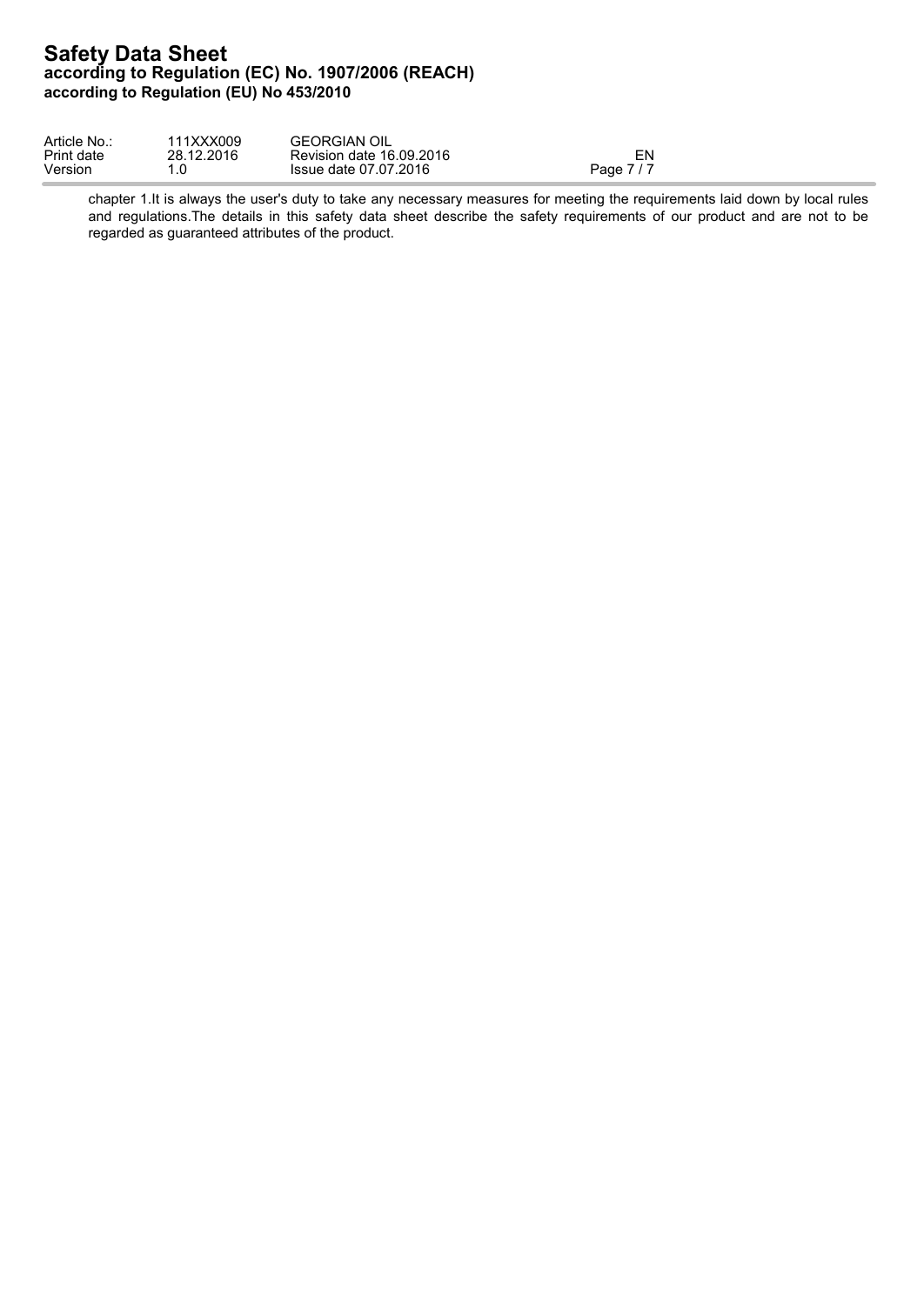| Article No.:<br>Print date<br>Version | <b>GEORGIAN OIL WHITES</b><br>111XXX001<br>28.12.2016<br>Revision date 07.07.2016<br>1.0<br>Issue date 07.07.2016          |                                                                                        | EN<br>Page 1/7                                                                                                    |
|---------------------------------------|----------------------------------------------------------------------------------------------------------------------------|----------------------------------------------------------------------------------------|-------------------------------------------------------------------------------------------------------------------|
| 1.                                    | Identification of the substance/mixture and of the company/undertaking                                                     |                                                                                        |                                                                                                                   |
| 1.1.                                  | <b>Product identifiers</b>                                                                                                 |                                                                                        |                                                                                                                   |
|                                       | Article No. (manufacturer/supplier):<br>Identification of the substance or mixture                                         | 111XXX001<br><b>GEORGIAN OIL WHITES</b><br><b>FLAKE WHITE HUE</b><br><b>ZINC WHITE</b> |                                                                                                                   |
| 1.2.                                  | Relevant identified uses of the substance or mixture and uses advised against                                              |                                                                                        |                                                                                                                   |
|                                       | <b>Relevant identified uses:</b><br>Artists supply and hobby preparations<br>Coatings and paints, thinners, paint removers |                                                                                        |                                                                                                                   |
| 1.3.                                  | Details of the supplier of the safety data sheet                                                                           |                                                                                        |                                                                                                                   |
|                                       | Supplier (manufacturer/importer/downstream user/distributor):<br>Daler-Rowney Ltd                                          |                                                                                        |                                                                                                                   |
|                                       | Peacock Lane<br>Bracknell, RG12 8SS<br><b>ENGLAND</b>                                                                      | Telephone: +44 (0) 1344 461083<br>Telefax: +44 (0) 1344 486511                         |                                                                                                                   |
|                                       | Dept. responsible for information:                                                                                         |                                                                                        |                                                                                                                   |
|                                       | E-mail                                                                                                                     | Philip.Gray@daler-rowney.com                                                           |                                                                                                                   |
| 1.4.                                  | <b>Emergency telephone number</b><br>Emergency telephone:                                                                  | +44 (0) 1344 461000                                                                    |                                                                                                                   |
| $\boxed{2}$                           | <b>Hazards identification</b>                                                                                              |                                                                                        |                                                                                                                   |
| 2.1.                                  | <b>Classification of the substance or mixture</b><br>Classification according to Regulation (EC) No. 1272/2008 [CLP]       |                                                                                        |                                                                                                                   |
|                                       | This mixture is classified as hazardous according to regulation (EC) No. 1272/2008 [CLP].                                  |                                                                                        |                                                                                                                   |
|                                       | Aquatic Acute 1 / H400<br>Aquatic Chronic 1 / H410                                                                         | Hazardous to the aquatic environment<br>Hazardous to the aquatic environment           | Very toxic to aquatic life.<br>Very toxic to aquatic life with long lasting<br>effects.                           |
| 2.2.                                  | Label elements                                                                                                             |                                                                                        |                                                                                                                   |
|                                       | The product is classified and labelled according to EC directives or corresponding national laws.                          |                                                                                        |                                                                                                                   |
|                                       | Labelling according to Regulation (EC) No. 1272/2008 [CLP]                                                                 |                                                                                        |                                                                                                                   |
|                                       | <b>Hazard pictograms</b>                                                                                                   |                                                                                        |                                                                                                                   |
|                                       | Warning                                                                                                                    |                                                                                        |                                                                                                                   |
|                                       | <b>Hazard statements</b><br>H410<br>Very toxic to aquatic life with long lasting effects.                                  |                                                                                        |                                                                                                                   |
|                                       | <b>Precautionary statements</b>                                                                                            |                                                                                        |                                                                                                                   |
|                                       | P <sub>102</sub><br>Keep out of reach of children.                                                                         |                                                                                        |                                                                                                                   |
|                                       | P <sub>103</sub><br>Read label before use.<br>P273<br>Avoid release to the environment.                                    |                                                                                        |                                                                                                                   |
|                                       | P391<br>Collect spillage.<br>P501<br>Dispose of contents/container in accordance with local legislation.                   |                                                                                        |                                                                                                                   |
|                                       | contains:                                                                                                                  |                                                                                        |                                                                                                                   |
|                                       | n.a.                                                                                                                       |                                                                                        |                                                                                                                   |
|                                       | Supplemental Hazard information (EU)<br>n.a.                                                                               |                                                                                        |                                                                                                                   |
| 2.3.                                  | <b>Other hazards</b>                                                                                                       |                                                                                        |                                                                                                                   |
|                                       | spontaneously self-ignite some hours later.                                                                                |                                                                                        | Materials such as cleaning rags, paper wipes and protective clothing, which are contaminated with the product may |

# 3. **Composition / Information on ingredients**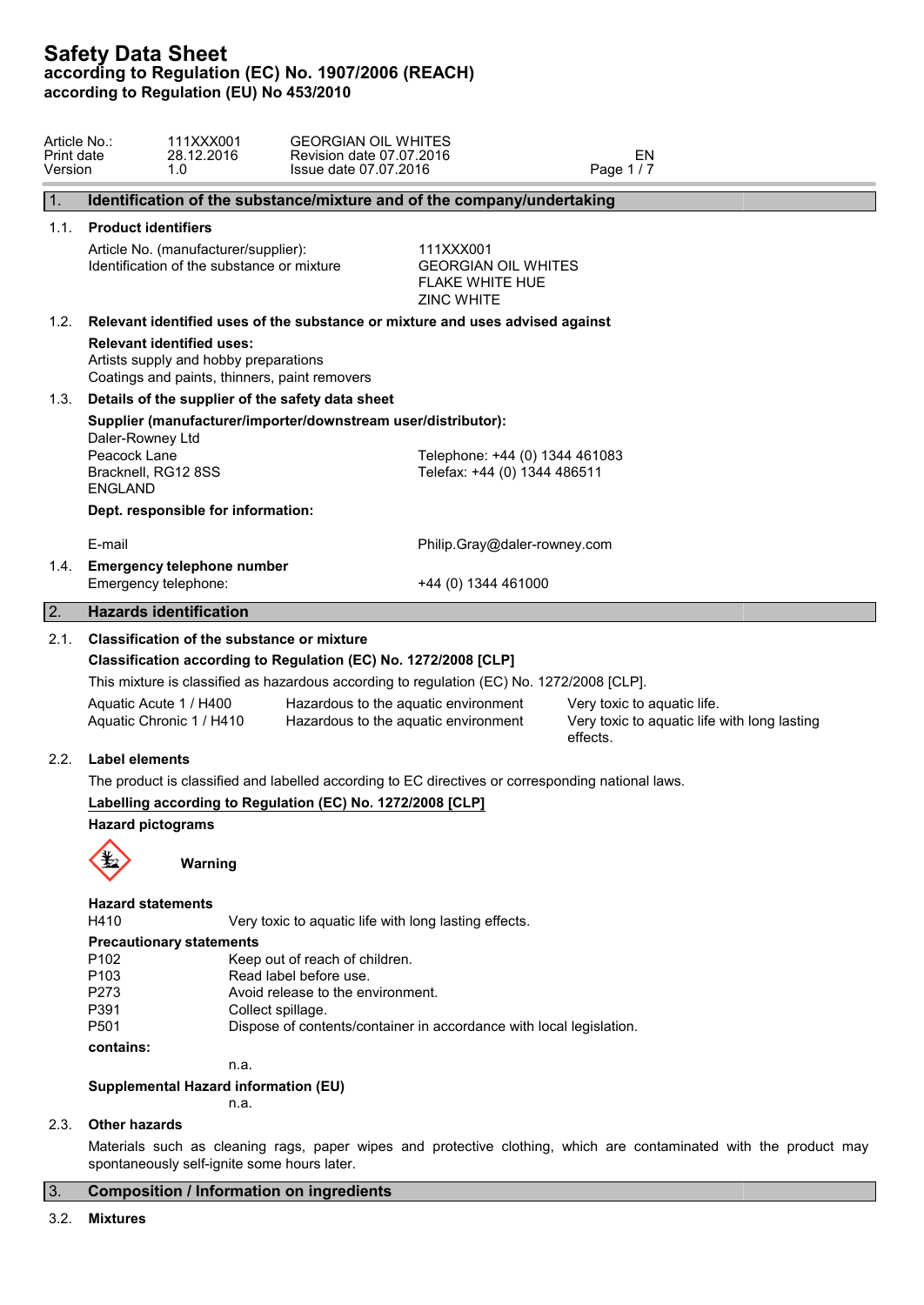| Article No.:<br>Print date<br>Version<br>1.0 | 111XXX001<br>28.12.2016 | <b>GEORGIAN OIL WHITES</b><br>Revision date 07.07.2016<br>Issue date 07.07.2016 | EN<br>Page 2/7 |               |  |
|----------------------------------------------|-------------------------|---------------------------------------------------------------------------------|----------------|---------------|--|
|                                              |                         | Product description / chemical characterization                                 |                |               |  |
| <b>Description</b>                           | oil paint               |                                                                                 |                |               |  |
| <b>Hazardous ingredients</b>                 |                         |                                                                                 |                |               |  |
|                                              |                         | Classification according to Regulation (EC) No. 1272/2008 [CLP]                 |                |               |  |
| EC No.                                       | <b>REACH No.</b>        |                                                                                 |                |               |  |
| CAS No.                                      | <b>Chemical name</b>    |                                                                                 |                | Wt $%$        |  |
| <b>INDEX No.</b>                             | classification:         |                                                                                 |                | <b>Remark</b> |  |
| 215-222-5                                    |                         |                                                                                 |                |               |  |
| 1314-13-2                                    | zinc oxide              |                                                                                 |                | $25 - 50$     |  |
| 030-013-00-7                                 |                         | Aquatic Acute 1 H400 / Aquatic Chronic 1 H410                                   |                |               |  |

## 4. **First-aid measures**

## 4.1. **Description of first aid measures**

#### **General information**

In all cases of doubt, or when symptoms persist, seek medical advice. In case of unconsciousness give nothing by mouth, place in recovery position and seek medical advice.

### **In case of inhalation**

Remove casualty to fresh air and keep warm and at rest. In case of irregular breathing or respiratory arrest provide artificial respiration.

#### **Following skin contact**

Remove contaminated, saturated clothing immediately. After contact with skin, wash immediately with plenty of water and soap. Do not use solvents or thinners.

#### **After eye contact**

Rinse cautiously with water for several minutes. Remove contact lenses, if present and easy to do. Continue rinsing. Seek medical advice immediately.

### **After ingestion**

If swallowed, rinse mouth with water (only if the person is conscious). Seek medical advice immediately. Keep victim calm. Do NOT induce vomiting.

#### 4.2. **Most important symptoms and effects, both acute and delayed**

In all cases of doubt, or when symptoms persist, seek medical advice.

#### 4.3. **Indication of any immediate medical attention and special treatment needed**

### 5. **Firefighting measures**

### 5.1. **Extinguishing media**

#### **Suitable extinguishing media**

alcohol resistant foam, carbon dioxide, Powder, spray mist, (water)

**Extinguishing media which must not be used for safety reasons:** strong water jet

## 5.2. **Special hazards arising from the substance or mixture**

Dense black smoke occurs during fire. Inhaling hazardous decomposing products can cause serious health damage. Vapours form explosive mixtures with air.

# 5.3. **Advice for firefighters**

Provide a conveniently located respiratory protective device. Do not allow water used to extinguish fire to enter drains, ground or waterways. Treat runoff as hazardous. Cool closed containers that are near the source of the fire.

#### 6. **Accidental release measures**

## 6.1. **Personal precautions, protective equipment and emergency procedures**

Keep away from sources of ignition. Ventilate affected area. Do not breathe vapours.

## 6.2. **Environmental precautions**

Do not allow to enter into surface water or drains. If the product contaminates lakes, rivers or sewages, inform competent authorities in accordance with local regulations. Vapours form explosive mixtures with air.

## 6.3. **Methods and material for containment and cleaning up**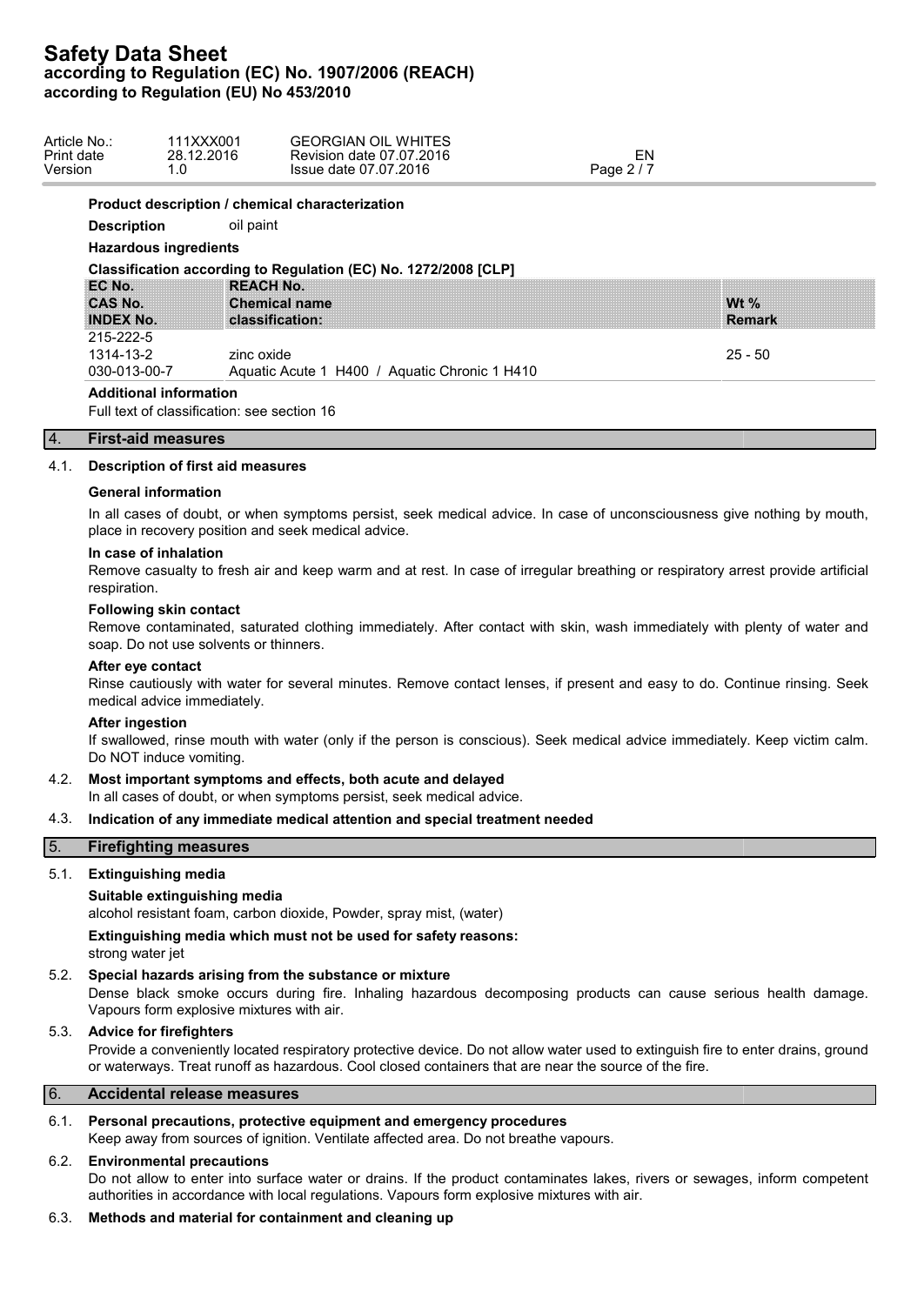| Article No.: | 111XXX001  | <b>GEORGIAN OIL WHITES</b> |          |
|--------------|------------|----------------------------|----------|
| Print date   | 28.12.2016 | Revision date 07.07.2016   | EN       |
| Version      |            | Issue date 07.07.2016      | Page 3/7 |

Isolate leaked material using non-flammable absorption agent (e.g. sand, earth, vermiculit, diatomaceous earth) and collect it for disposal in appropriate containers in accordance with the local regulations (see chapter 13).

#### 6.4. **Reference to other sections**

Observe protective provisions (see chapter 7 and 8).

### 7. **Handling and storage**

#### 7.1. **Precautions for safe handling**

#### **Advices on safe handling**

Avoid formation of flammable and explosive vapour concentrations in the air and exceeding the exposure limit values. Only use the material in places where open light, fire and other flammable sources can be kept away. Electrical equipment must be protected meeting the accepted standard. Product may become electrostatically charged. Provide earthing of containers, equipment, pumps and ventilation facilities. Anti-static clothing including shoes are recommended. Floors must be electrically conductive. Keep away from heat sources, sparks and open flames. Use only spark proof tools. Avoid contact with skin, eyes and clothes. Do not inhale dusts, particulates and spray mist when using this preparation. Avoid respiration of swarf. When using do not eat, drink or smoke. Personal protection equipment: refer to chapter 8. Do not empty containers with pressure no pressure vessel! Always keep in containers that correspond to the material of the original container. Follow the legal protection and safety regulations.

#### **Precautions against fire and explosion:**

Vapours are heavier than air. Vapours form explosive mixtures with air.

## 7.2. **Conditions for safe storage, including any incompatibilities**

#### **Requirements for storage rooms and vessels**

Storage in accordance with the Ordinance on Industrial Safety and Health (BetrSiVO). Keep container tightly closed. Do not empty containers with pressure - no pressure vessel! Smoking is forbidden. Access only for authorised persons. Store carefully closed containers upright to prevent any leaks. Soils have to conform to the "Guidelines for avoidance of ignition hazards due to electrostatic charges (BGR 132)".

#### **Hints on joint storage**

Keep away from strongly acidic and alkaline materials as well as oxidizers.

#### **Further information on storage conditions**

Take care of instructions on label. Store in a well-ventilated and dry room at temperatures between 15 °C and 30 °C. Protect from heat and direct sunlight. Keep container tightly closed. Remove all sources of ignition. Smoking is forbidden. Access only for authorised persons. Store carefully closed containers upright to prevent any leaks.

## 7.3. **Specific end use(s)**

Observe technical data sheet. Observe instructions for use.

# 8. **Exposure controls / Personal protection**

## 8.1. **Control parameters**

# **Occupational exposure limit values:**

zinc oxide INDEX No. 030-013-00-7 / EC No. 215-222-5 / CAS No. 1314-13-2 TWA: 5 mg/m3 STEL: 10 mg/m3

#### **Additional information**

TWA : long-term occupational exposure limit value STEL : short-term occupational exposure limit value Ceiling : peak limitation

## 8.2. **Exposure controls**

Provide good ventilation. This can be achieved with local or room suction. If this should not be sufficient to keep aerosol and solvent vapour concentration below the exposure limit values, a suitable respiratory protection must be used.

#### **Occupational exposure controls**

#### **Respiratory protection**

If concentration of solvents is beyond the occupational exposure limit values, approved and suitable respiratory protection must be used. Observe the wear time limits according GefStoffV in combination with the rules for using respiratory protection apparatus (BGR 190). Use only respiratory protection equipment with CE-symbol including four digit test number.

### **Hand protection**

For prolonged or repeated handling the following glove material must be used: NBR (Nitrile rubber)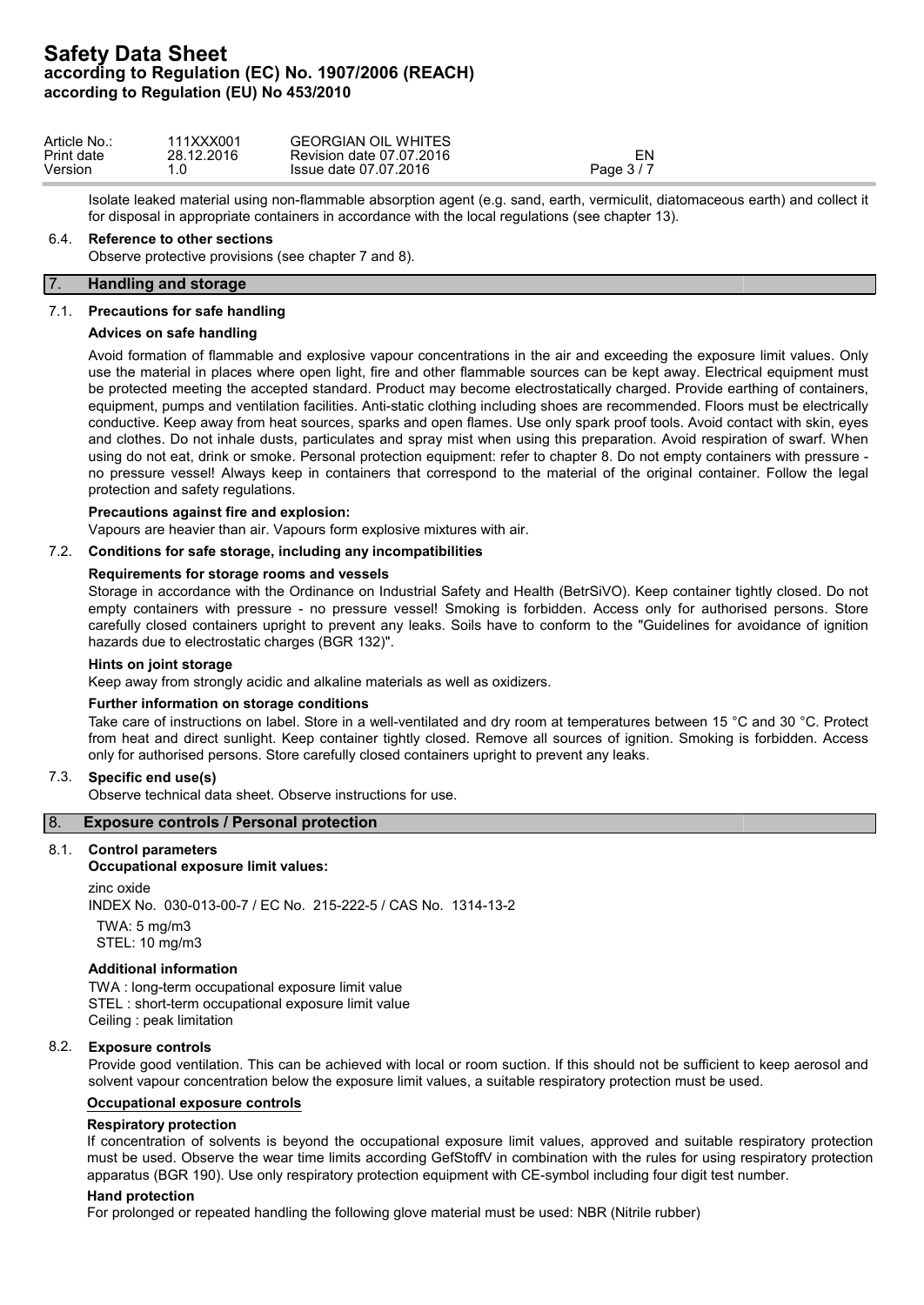| Article No.: | 111XXX001  | <b>GEORGIAN OIL WHITES</b> |            |  |
|--------------|------------|----------------------------|------------|--|
| Print date   | 28.12.2016 | Revision date 07.07.2016   | ΞN         |  |
| Version      | . . U      | Issue date 07.07.2016      | Page 4 / 7 |  |
|              |            |                            |            |  |

Thickness of the glove material > 0,4 mm ; Breakthrough time (maximum wearing time) > 480 min.

Observe the instructions and details for use, storage, maintenance and replacement provided by the protective glove manufacturer. Penetration time of glove material depending on intensity and duration of exposure to skin. Recommended glove articles DIN EN 374

Barrier creams can help protecting exposed skin areas. In no case should they be used after contact.

## **Eye protection**

Wear closely fitting protective glasses in case of splashes.

## **Protective clothing**

Wear antistatic clothing of natural fibers (cotton) or heat resistant synthetic fibers.

# **Protective measures**

After contact clean skin thoroughly with water and soap or use appropriate cleanser.

## **Environmental exposure controls**

Do not allow to enter into surface water or drains. See chapter 7. No additional measures necessary.

# 9. **Physical and chemical properties**

| 9.1. | Information on basic physical and chemical properties<br>Appearance:<br><b>Physical state</b><br>Colour<br>Odour | liquid<br>liquid<br>refer to label<br>characteristic |                      |                  |               |
|------|------------------------------------------------------------------------------------------------------------------|------------------------------------------------------|----------------------|------------------|---------------|
|      | Safety relevant basis data                                                                                       |                                                      | <b>Unit</b>          | <b>Method</b>    | <b>Remark</b> |
|      | Flash point:                                                                                                     | $>99$ °C                                             |                      | <b>DIN 53213</b> |               |
|      | Ignition temperature in °C:                                                                                      | n.a.                                                 |                      |                  |               |
|      | Lower explosion limit                                                                                            | n.a.                                                 |                      |                  |               |
|      | <b>Upper explosion limit</b>                                                                                     | n.a.                                                 |                      |                  |               |
|      | Vapour pressure at 20 °C:                                                                                        | n.a.                                                 |                      |                  |               |
|      | Density at 20 °C:                                                                                                |                                                      | 1,00 $g/cm^{3}$      |                  |               |
|      | Water solubility (g/L)                                                                                           | insoluble                                            |                      |                  |               |
|      | $pH$ at 20 $°C$ :                                                                                                |                                                      |                      |                  |               |
|      | Viscosity at 20 °C                                                                                               |                                                      | $> 50$ mPa $\cdot$ s |                  |               |
|      | Solvent separation test (%)                                                                                      |                                                      | $< 3$ %              |                  |               |
|      | boiling point in °C at 101,3 kPa                                                                                 |                                                      | 185 $°C$             |                  |               |
| 9.2. | <b>Other information:</b>                                                                                        |                                                      |                      |                  |               |

# 10. **Stability and reactivity**

# 10.1. **Reactivity**

## 10.2. **Chemical stability**

Stable when applying the recommended regulations for storage and handling. Further information on correct storage: refer to chapter 7.

# 10.3. **Possibility of hazardous reactions**

Keep away from strong acids, strong bases and strong oxidizing agents to avoid exothermic reactions. Materials such as cleaning rags, paper wipes and protective clothing, which are contaminated with the product may spontaneously self-ignite some hours later. Vapours form explosive mixtures with air.

# 10.4. **Conditions to avoid**

Hazardous decomposition byproducts may form with exposure to high temperatures.

# 10.5. **Incompatible materials**

## 10.6. **Hazardous decomposition products**

Hazardous decomposition byproducts may form with exposure to high temperatures, e.g.: carbon dioxide, carbon monoxide, smoke, nitrogen oxides.

# 11. **Toxicological information**

Classification according to Regulation (EC) No. 1272/2008 [CLP] No data on preparation itself available.

# 11.1. **Information on toxicological effects**

## **Acute toxicity**

Toxicological data are not available.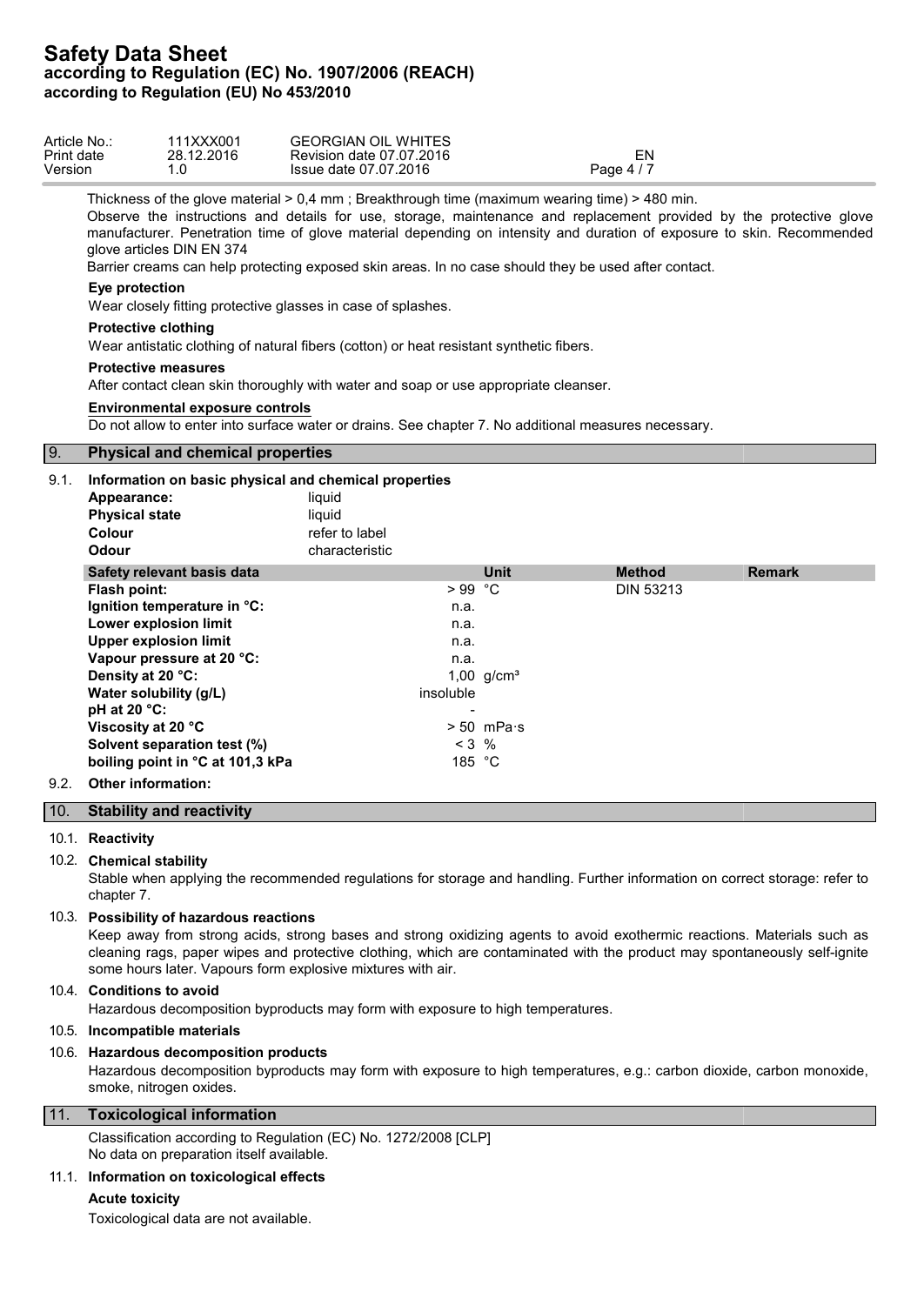| Article No | 111XXX001  | <b>GEORGIAN OIL WHITES</b> |            |  |
|------------|------------|----------------------------|------------|--|
| Print date | 28.12.2016 | Revision date 07.07.2016   | EN         |  |
| Version    | . ب        | Issue date 07.07.2016      | Page $5/7$ |  |

### **skin corrosion/irritation; Serious eye damage/eye irritation**

Toxicological data are not available.

### **Respiratory or skin sensitisation**

Toxicological data are not available.

#### **Specific target organ toxicity**

Toxicological data are not available.

## **Aspiration hazard**

Toxicological data are not available.

#### **Practical experience/human evidence**

#### Other observations:

Inhaling of solvent components above the MWC-value can lead to health damage, e.g. irritation of the mucous membrane and respiratory organs, as well as damage to the liver, kidneys and the central nerve system. Indications for this are: headache, dizziness, fatigue, amyosthenia, drowsiness, in serious cases: unconsciousness. Solvents may cause some of the aforementioned effects through skin resorption. Repeated or prolonged contact with the preparation may cause removal of natural fat from the skin resulting in non-allergic contact dermatitis and/or absorption through skin. Splashing may cause eye irritation and reversible damage.

# **Overall Assessment on CMR properties**

The ingredients in this mixture do not meet the criteria for classification as CMR category 1A or 1B according to CLP.

#### **Remark**

There is no information available on the preparation itself .

# 12. **Ecological information**

#### **overall evaluation**

Classification according to Regulation (EC) No. 1272/2008 [CLP] There is no information available on the preparation itself . Do not allow to enter into surface water or drains.

#### 12.1. **Toxicity**

Toxicological data are not available.

## 12.2. **Persistence and degradability** Toxicological data are not available.

# 12.3. **Bioaccumulative potential**

Toxicological data are not available.

# 12.4. **Mobility in soil**

Toxicological data are not available.

# 12.5. **Results of PBT assessment**

The substances in the mixture do not meet the PBT/vPvB criteria according to REACH, annex XIII.

## 12.6. **Other adverse effects**

## 13. **Disposal considerations**

## 13.1. **Waste treatment methods**

## **Appropriate disposal / Product**

## **Recommendation**

Do not allow to enter into surface water or drains. This material and its container must be disposed of in a safe way. Waste disposal according to directive 2008/98/EC, covering waste and dangerous waste.

# **List of proposed waste codes/waste designations in accordance with EWC**

080111 waste paint and varnish containing organic solvents or other dangerous substances

# **packaging**

#### **Recommendation**

Non-contaminated packages may be recycled. Vessels not properly emptied are special waste. Send to a collecting point for used paints.

## 14. **Transport information**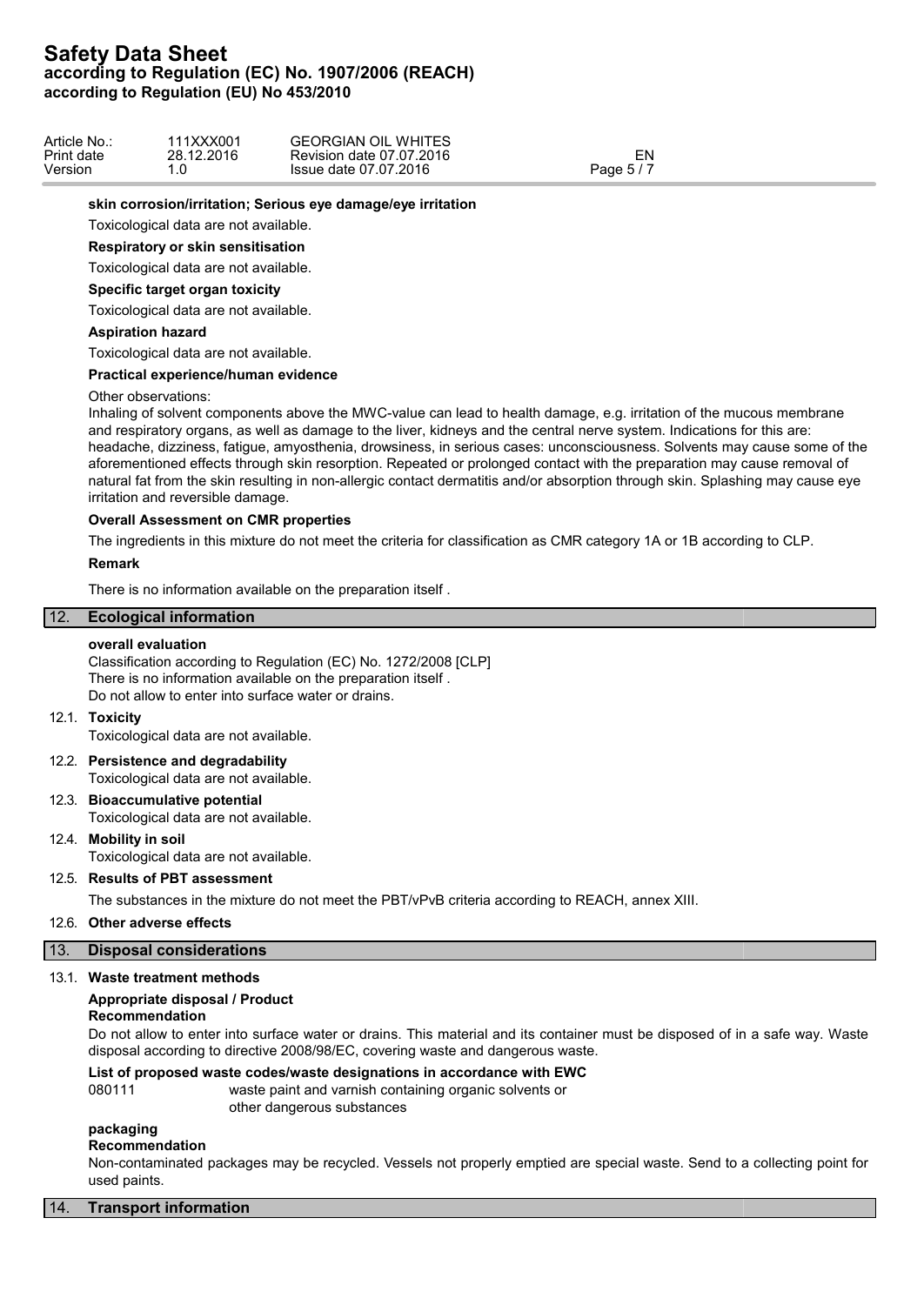| Article No.:<br>Print date<br>Version |                                                                                                                               | 111XXX001<br>28.12.2016<br>1.0                                                                                             | <b>GEORGIAN OIL WHITES</b><br>Revision date 07.07.2016<br>Issue date 07.07.2016 |                                                                                      | EN<br>Page 6 / 7                                                                                                                                                                                                                            |  |  |  |  |
|---------------------------------------|-------------------------------------------------------------------------------------------------------------------------------|----------------------------------------------------------------------------------------------------------------------------|---------------------------------------------------------------------------------|--------------------------------------------------------------------------------------|---------------------------------------------------------------------------------------------------------------------------------------------------------------------------------------------------------------------------------------------|--|--|--|--|
|                                       | 14.1. UN number                                                                                                               |                                                                                                                            |                                                                                 |                                                                                      |                                                                                                                                                                                                                                             |  |  |  |  |
|                                       |                                                                                                                               |                                                                                                                            |                                                                                 | <b>UN 3082</b>                                                                       |                                                                                                                                                                                                                                             |  |  |  |  |
|                                       |                                                                                                                               | 14.2. UN proper shipping name<br>Land transport (ADR/RID):<br>Sea transport (IMDG):<br>Air transport (ICAO-TI / IATA-DGR): |                                                                                 |                                                                                      | Environmentally hazardous substance, liquid, n.o.s.<br>ENVIRONMENTALLY HAZARDOUS SUBSTANCE, LIQUID, N.O.S.<br>Environmentally hazardous substance, liquid, n.o.s.                                                                           |  |  |  |  |
|                                       |                                                                                                                               | 14.3. Transport hazard class(es)                                                                                           |                                                                                 |                                                                                      |                                                                                                                                                                                                                                             |  |  |  |  |
|                                       |                                                                                                                               |                                                                                                                            |                                                                                 | 9                                                                                    |                                                                                                                                                                                                                                             |  |  |  |  |
|                                       | 14.4. Packing group                                                                                                           |                                                                                                                            |                                                                                 | Ш                                                                                    |                                                                                                                                                                                                                                             |  |  |  |  |
|                                       |                                                                                                                               | 14.5. Environmental hazards                                                                                                |                                                                                 |                                                                                      |                                                                                                                                                                                                                                             |  |  |  |  |
|                                       |                                                                                                                               | Land transport (ADR/RID)                                                                                                   |                                                                                 | <b>UMWELTGEFÄHRDEND</b>                                                              |                                                                                                                                                                                                                                             |  |  |  |  |
|                                       | Marine pollutant                                                                                                              |                                                                                                                            |                                                                                 | p                                                                                    |                                                                                                                                                                                                                                             |  |  |  |  |
|                                       |                                                                                                                               | 14.6. Special precautions for user                                                                                         |                                                                                 |                                                                                      |                                                                                                                                                                                                                                             |  |  |  |  |
|                                       |                                                                                                                               | case of an accident or leakage.<br>Advices on safe handling: see parts 6 - 8                                               |                                                                                 |                                                                                      | Transport always in closed, upright and safe containers. Make sure that persons transporting the product know what to do in                                                                                                                 |  |  |  |  |
|                                       |                                                                                                                               | <b>Additional information</b>                                                                                              |                                                                                 |                                                                                      |                                                                                                                                                                                                                                             |  |  |  |  |
|                                       |                                                                                                                               | Land transport (ADR/RID)                                                                                                   |                                                                                 |                                                                                      |                                                                                                                                                                                                                                             |  |  |  |  |
|                                       |                                                                                                                               | tunnel restriction code                                                                                                    |                                                                                 | Е                                                                                    |                                                                                                                                                                                                                                             |  |  |  |  |
|                                       |                                                                                                                               | Sea transport (IMDG)                                                                                                       |                                                                                 |                                                                                      |                                                                                                                                                                                                                                             |  |  |  |  |
|                                       | EmS-No.                                                                                                                       |                                                                                                                            |                                                                                 | F-A, S-F                                                                             |                                                                                                                                                                                                                                             |  |  |  |  |
|                                       |                                                                                                                               |                                                                                                                            |                                                                                 | 14.7. Transport in bulk according to Annex II of MARPOL and the IBC Code             |                                                                                                                                                                                                                                             |  |  |  |  |
|                                       | not applicable                                                                                                                |                                                                                                                            |                                                                                 |                                                                                      |                                                                                                                                                                                                                                             |  |  |  |  |
|                                       |                                                                                                                               | <b>SECTION 15: Regulatory information</b>                                                                                  |                                                                                 |                                                                                      |                                                                                                                                                                                                                                             |  |  |  |  |
|                                       |                                                                                                                               |                                                                                                                            |                                                                                 |                                                                                      |                                                                                                                                                                                                                                             |  |  |  |  |
|                                       | 15.1. Safety, health and environmental regulations/legislation specific for the substance or mixture<br><b>EU legislation</b> |                                                                                                                            |                                                                                 |                                                                                      |                                                                                                                                                                                                                                             |  |  |  |  |
|                                       |                                                                                                                               | VOC-value (in g/L) ISO 11890-2:<br>VOC-value (in g/L) ASTM D 2369:                                                         |                                                                                 | 0<br>0                                                                               | Information according to 1999/13/EC about limitation of emissions of volatile organic compounds (VOC-guideline).                                                                                                                            |  |  |  |  |
|                                       | <b>National regulations</b>                                                                                                   |                                                                                                                            |                                                                                 |                                                                                      |                                                                                                                                                                                                                                             |  |  |  |  |
|                                       |                                                                                                                               | <b>Restrictions of occupation</b>                                                                                          |                                                                                 |                                                                                      | Observe employment restrictions under the Maternity Protection Directive (92/85/EEC) for expectant or nursing mothers.<br>Observe restrictions to employment for juvenils according to the 'juvenile work protection guideline' (94/33/EC). |  |  |  |  |
|                                       |                                                                                                                               | 15.2. Chemical Safety Assessment                                                                                           | Other regulations, restrictions and prohibition regulations                     | Chemical safety assessments for substances in this preparation were not carried out. |                                                                                                                                                                                                                                             |  |  |  |  |
|                                       |                                                                                                                               |                                                                                                                            |                                                                                 |                                                                                      |                                                                                                                                                                                                                                             |  |  |  |  |
| 16.                                   | <b>Other information</b>                                                                                                      |                                                                                                                            |                                                                                 |                                                                                      |                                                                                                                                                                                                                                             |  |  |  |  |
|                                       |                                                                                                                               | Full text of classification in section 3:<br>Aquatic Acute 1 / H400<br>Aquatic Chronic 1 / H410                            |                                                                                 | Hazardous to the aquatic environment<br>Hazardous to the aquatic environment         | Very toxic to aquatic life.<br>Very toxic to aquatic life with long lasting<br>effects.                                                                                                                                                     |  |  |  |  |
|                                       |                                                                                                                               | Abbreviations and acronyms<br><b>Additional information</b>                                                                | chapter R.20 (Table of terms and abbreviations).                                |                                                                                      | For abbreviations and acronyms, see: ECHA Guidance on information requirements and chemical safety assessment,                                                                                                                              |  |  |  |  |

Classification according to Regulation (EC) No. 1272/2008 [CLP]

The information supplied on this safety data sheet complies with our current level of knowledge as well as with national and EU regulations.Without written approval, the product must not be used for purposes different from those mentioned in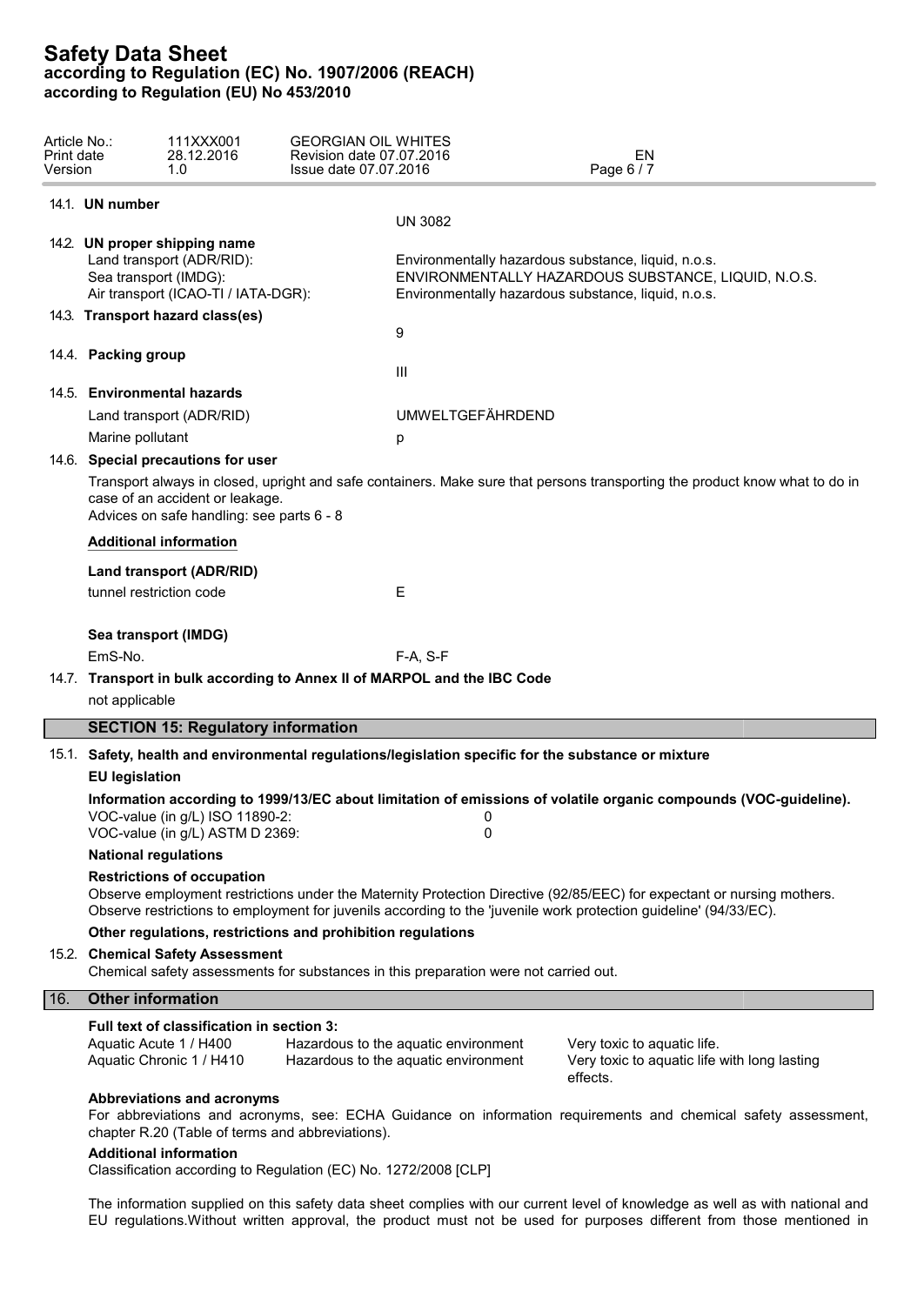| Article No | 111XXX001  | <b>GEORGIAN OIL WHITES</b> |         |  |
|------------|------------|----------------------------|---------|--|
| Print date | 28.12.2016 | Revision date 07.07.2016   | $E_{N}$ |  |
| Version    | .0         | Issue date 07.07.2016      | Page 7  |  |

chapter 1.It is always the user's duty to take any necessary measures for meeting the requirements laid down by local rules and regulations. The details in this safety data sheet describe the safety requirements of our product and are not to be regarded as guaranteed attributes of the product.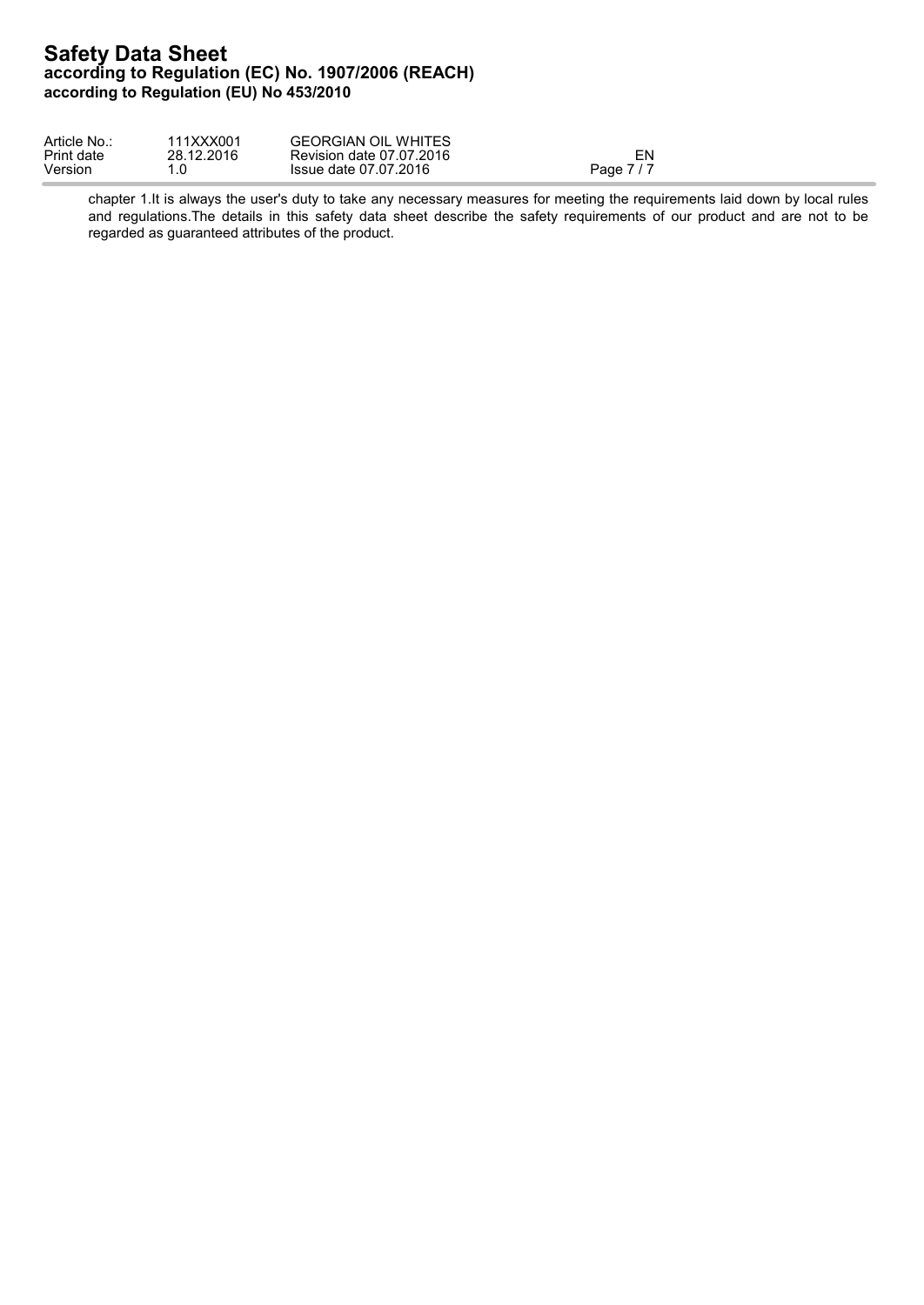| Article No.:<br>Print date<br>Version | 1.0                                                                                                                                                   | 111XXXXXX<br>16.09.2016                                               | <b>GEORGIAN OIL COLOURS</b><br>Revision date 16.09.2016<br>Issue date 19.07.2016                                                                             |                                                                | EN<br>Page 1/6 |                                                                                                                   |  |  |
|---------------------------------------|-------------------------------------------------------------------------------------------------------------------------------------------------------|-----------------------------------------------------------------------|--------------------------------------------------------------------------------------------------------------------------------------------------------------|----------------------------------------------------------------|----------------|-------------------------------------------------------------------------------------------------------------------|--|--|
| 1.                                    |                                                                                                                                                       |                                                                       | Identification of the substance/mixture and of the company/undertaking                                                                                       |                                                                |                |                                                                                                                   |  |  |
| 1.1.                                  |                                                                                                                                                       | <b>Product identifiers</b>                                            |                                                                                                                                                              |                                                                |                |                                                                                                                   |  |  |
|                                       | Article No. (manufacturer/supplier):<br>111XXXXXX<br>Identification of the substance or mixture<br><b>GEORGIAN OIL COLOURS</b><br>(NON WHITE COLOURS) |                                                                       |                                                                                                                                                              |                                                                |                |                                                                                                                   |  |  |
| 1.2.                                  |                                                                                                                                                       |                                                                       | Relevant identified uses of the substance or mixture and uses advised against                                                                                |                                                                |                |                                                                                                                   |  |  |
|                                       | <b>Relevant identified uses:</b><br>Artists supply and hobby preparations<br>Coatings and paints, thinners, paint removers                            |                                                                       |                                                                                                                                                              |                                                                |                |                                                                                                                   |  |  |
| 1.3.                                  |                                                                                                                                                       |                                                                       | Details of the supplier of the safety data sheet                                                                                                             |                                                                |                |                                                                                                                   |  |  |
|                                       | Daler-Rowney Ltd<br>Peacock Lane<br>Bracknell, RG12 8SS                                                                                               |                                                                       | Supplier (manufacturer/importer/downstream user/distributor):                                                                                                | Telephone: +44 (0) 1344 461083<br>Telefax: +44 (0) 1344 486511 |                |                                                                                                                   |  |  |
|                                       | <b>ENGLAND</b>                                                                                                                                        |                                                                       |                                                                                                                                                              |                                                                |                |                                                                                                                   |  |  |
|                                       | Dept. responsible for information:                                                                                                                    |                                                                       |                                                                                                                                                              |                                                                |                |                                                                                                                   |  |  |
|                                       | E-mail                                                                                                                                                |                                                                       |                                                                                                                                                              | Philip.Gray@daler-rowney.com                                   |                |                                                                                                                   |  |  |
| 1.4.                                  | <b>Emergency telephone number</b><br>Emergency telephone:                                                                                             |                                                                       |                                                                                                                                                              | +44 (0) 1344 461000                                            |                |                                                                                                                   |  |  |
| 2.                                    | <b>Hazards identification</b>                                                                                                                         |                                                                       |                                                                                                                                                              |                                                                |                |                                                                                                                   |  |  |
|                                       |                                                                                                                                                       |                                                                       | Classification according to Regulation (EC) No. 1272/2008 [CLP]<br>This mixture is classified as not hazardous according to regulation (EC) 1272/2008 [CLP]. |                                                                |                |                                                                                                                   |  |  |
| 2.2.                                  | Label elements                                                                                                                                        |                                                                       |                                                                                                                                                              |                                                                |                |                                                                                                                   |  |  |
|                                       | The product is classified and labelled according to EC directives or corresponding national laws.                                                     |                                                                       |                                                                                                                                                              |                                                                |                |                                                                                                                   |  |  |
|                                       | Labelling according to Regulation (EC) No. 1272/2008 [CLP]                                                                                            |                                                                       |                                                                                                                                                              |                                                                |                |                                                                                                                   |  |  |
|                                       | <b>Hazard pictograms</b>                                                                                                                              |                                                                       |                                                                                                                                                              |                                                                |                |                                                                                                                   |  |  |
|                                       | <b>Hazard statements</b>                                                                                                                              | n.a.                                                                  |                                                                                                                                                              |                                                                |                |                                                                                                                   |  |  |
|                                       | <b>Precautionary statements</b>                                                                                                                       |                                                                       |                                                                                                                                                              |                                                                |                |                                                                                                                   |  |  |
|                                       |                                                                                                                                                       | P301 + P330 + P331 IF SWALLOWED: rinse mouth. Do NOT induce vomiting. |                                                                                                                                                              |                                                                |                |                                                                                                                   |  |  |
|                                       |                                                                                                                                                       | contains:<br>n.a.                                                     |                                                                                                                                                              |                                                                |                |                                                                                                                   |  |  |
|                                       | <b>Supplemental Hazard information (EU)</b><br>n.a.                                                                                                   |                                                                       |                                                                                                                                                              |                                                                |                |                                                                                                                   |  |  |
| 2.3.                                  | <b>Other hazards</b>                                                                                                                                  |                                                                       |                                                                                                                                                              |                                                                |                |                                                                                                                   |  |  |
|                                       | spontaneously self-ignite some hours later.                                                                                                           |                                                                       |                                                                                                                                                              |                                                                |                | Materials such as cleaning rags, paper wipes and protective clothing, which are contaminated with the product may |  |  |
| 3.                                    |                                                                                                                                                       |                                                                       | <b>Composition / Information on ingredients</b>                                                                                                              |                                                                |                |                                                                                                                   |  |  |
| 3.2.                                  | <b>Mixtures</b>                                                                                                                                       |                                                                       |                                                                                                                                                              |                                                                |                |                                                                                                                   |  |  |
|                                       |                                                                                                                                                       |                                                                       | Product description / chemical characterization                                                                                                              |                                                                |                |                                                                                                                   |  |  |
|                                       | <b>Description</b>                                                                                                                                    | oil paint                                                             |                                                                                                                                                              |                                                                |                |                                                                                                                   |  |  |
|                                       | <b>Hazardous ingredients</b>                                                                                                                          |                                                                       |                                                                                                                                                              |                                                                |                |                                                                                                                   |  |  |
|                                       |                                                                                                                                                       |                                                                       | Classification according to Regulation (EC) No. 1272/2008 [CLP]                                                                                              |                                                                |                |                                                                                                                   |  |  |
|                                       | EC No.                                                                                                                                                | <b>REACH No.</b>                                                      |                                                                                                                                                              |                                                                |                |                                                                                                                   |  |  |
|                                       | <b>CAS No.</b><br><b>INDEX No.</b>                                                                                                                    |                                                                       | <b>Chemical name</b><br>classification:                                                                                                                      |                                                                |                | Wt $%$<br><b>Remark</b>                                                                                           |  |  |
|                                       |                                                                                                                                                       |                                                                       |                                                                                                                                                              |                                                                |                |                                                                                                                   |  |  |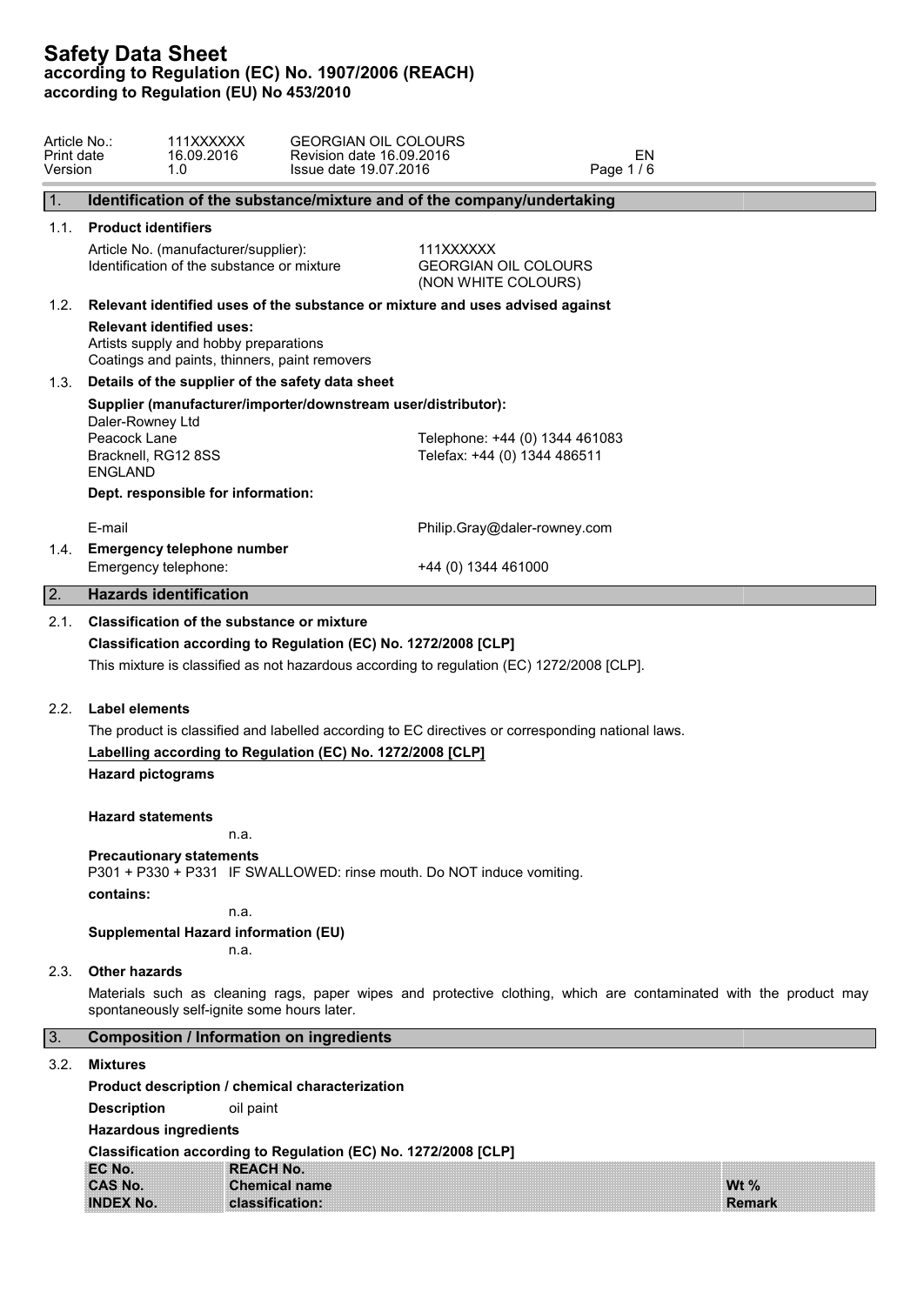| Article No | 111XXXXXX  | <b>COLOURS</b><br><b>GEORGIAN</b><br>OIL |                                     |  |
|------------|------------|------------------------------------------|-------------------------------------|--|
| Print date | 16.09.2016 | Revision date 16.09.2016                 | ∼וי                                 |  |
| Version    | . ب        | Issue date 19.07.2016                    | $\sim$ $\sim$<br>Page 2<br><u>_</u> |  |
|            |            |                                          |                                     |  |

n.a.

# **Additional information**

Full text of classification: see section 16

# 4. **First-aid measures**

#### 4.1. **Description of first aid measures**

#### **General information**

In all cases of doubt, or when symptoms persist, seek medical advice. In case of unconsciousness give nothing by mouth, place in recovery position and seek medical advice.

### **In case of inhalation**

Remove casualty to fresh air and keep warm and at rest. In case of irregular breathing or respiratory arrest provide artificial respiration.

# **Following skin contact**

Remove contaminated, saturated clothing immediately. After contact with skin, wash immediately with plenty of water and soap. Do not use solvents or thinners.

#### **After eye contact**

Rinse cautiously with water for several minutes. Remove contact lenses, if present and easy to do. Continue rinsing. Seek medical advice immediately.

#### **After ingestion**

If swallowed, rinse mouth with water (only if the person is conscious). Seek medical advice immediately. Keep victim calm. Do NOT induce vomiting.

## 4.2. **Most important symptoms and effects, both acute and delayed**

In all cases of doubt, or when symptoms persist, seek medical advice.

## 4.3. **Indication of any immediate medical attention and special treatment needed**

# 5. **Firefighting measures**

# 5.1. **Extinguishing media**

# **Suitable extinguishing media**

alcohol resistant foam, carbon dioxide, Powder, spray mist, (water)

**Extinguishing media which must not be used for safety reasons:**

strong water jet

# 5.2. **Special hazards arising from the substance or mixture**

Dense black smoke occurs during fire. Inhaling hazardous decomposing products can cause serious health damage. Vapours form explosive mixtures with air.

# 5.3. **Advice for firefighters**

Provide a conveniently located respiratory protective device. Do not allow water used to extinguish fire to enter drains, ground or waterways. Treat runoff as hazardous. Cool closed containers that are near the source of the fire.

# 6. **Accidental release measures**

## 6.1. **Personal precautions, protective equipment and emergency procedures**

Keep away from sources of ignition. Ventilate affected area. Do not breathe vapours.

## 6.2. **Environmental precautions**

Do not allow to enter into surface water or drains. If the product contaminates lakes, rivers or sewages, inform competent authorities in accordance with local regulations. Vapours form explosive mixtures with air.

# 6.3. **Methods and material for containment and cleaning up**

Isolate leaked material using non-flammable absorption agent (e.g. sand, earth, vermiculit, diatomaceous earth) and collect it for disposal in appropriate containers in accordance with the local regulations (see chapter 13).

# 6.4. **Reference to other sections**

Observe protective provisions (see chapter 7 and 8).

# 7. **Handling and storage**

## 7.1. **Precautions for safe handling**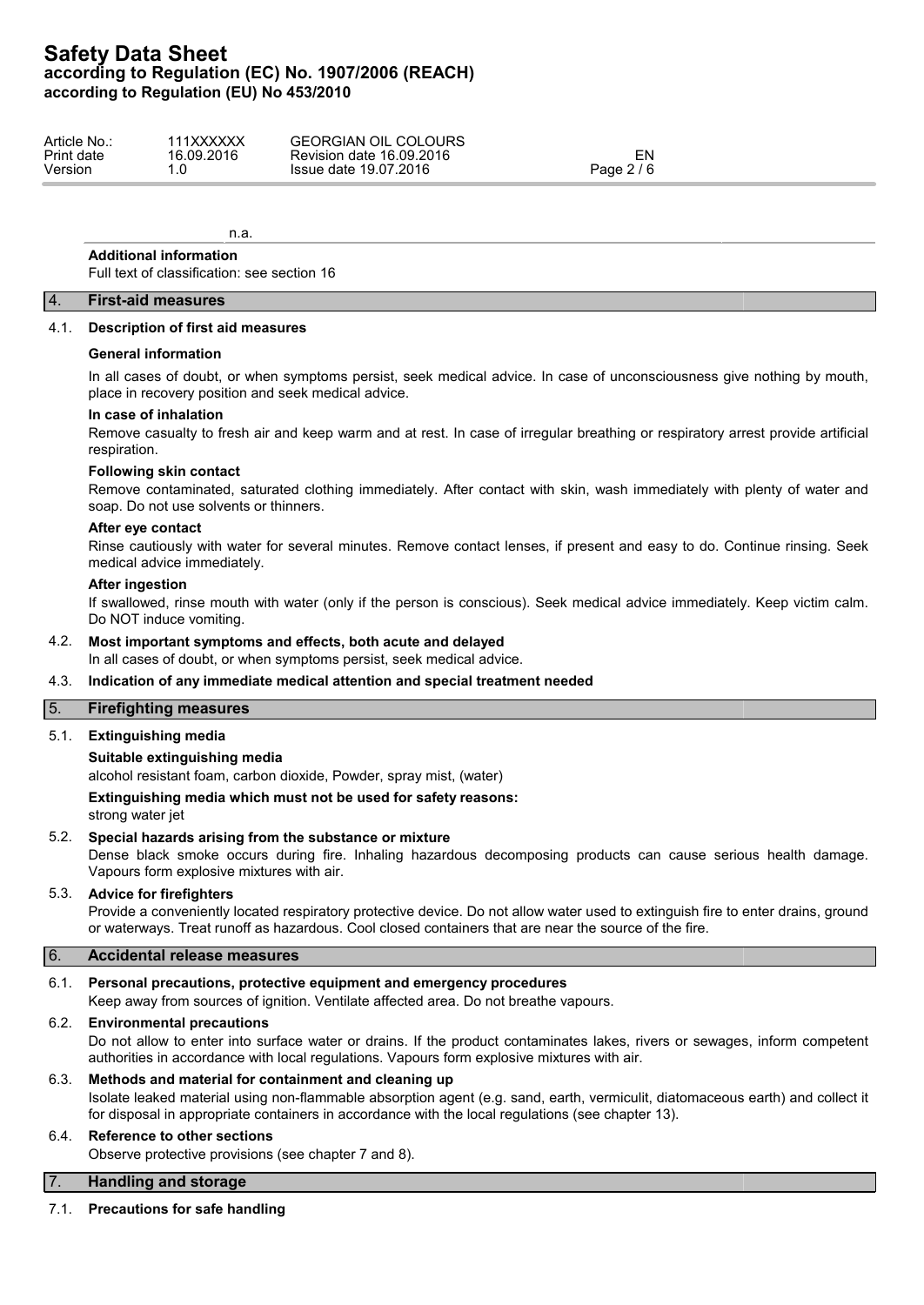| Article No.: | 111XXXXXX  | <b>GEORGIAN OIL COLOURS</b> |            |  |
|--------------|------------|-----------------------------|------------|--|
| Print date   | 16.09.2016 | Revision date 16.09.2016    | ΞN         |  |
| Version      | ں.         | Issue date 19.07.2016       | Page 3 / 6 |  |

### **Advices on safe handling**

Avoid formation of flammable and explosive vapour concentrations in the air and exceeding the exposure limit values. Only use the material in places where open light, fire and other flammable sources can be kept away. Electrical equipment must be protected meeting the accepted standard. Product may become electrostatically charged. Provide earthing of containers, equipment, pumps and ventilation facilities. Anti-static clothing including shoes are recommended. Floors must be electrically conductive. Keep away from heat sources, sparks and open flames. Use only spark proof tools. Avoid contact with skin, eyes and clothes. Do not inhale dusts, particulates and spray mist when using this preparation. Avoid respiration of swarf. When using do not eat, drink or smoke. Personal protection equipment: refer to chapter 8. Do not empty containers with pressure no pressure vessel! Always keep in containers that correspond to the material of the original container. Follow the legal protection and safety regulations.

## **Precautions against fire and explosion:**

Vapours are heavier than air. Vapours form explosive mixtures with air.

# 7.2. **Conditions for safe storage, including any incompatibilities**

### **Requirements for storage rooms and vessels**

Storage in accordance with the Ordinance on Industrial Safety and Health (BetrSiVO). Keep container tightly closed. Do not empty containers with pressure - no pressure vessel! Smoking is forbidden. Access only for authorised persons. Store carefully closed containers upright to prevent any leaks. Soils have to conform to the "Guidelines for avoidance of ignition hazards due to electrostatic charges (BGR 132)".

#### **Hints on joint storage**

Keep away from strongly acidic and alkaline materials as well as oxidizers.

#### **Further information on storage conditions**

Take care of instructions on label. Store in a well-ventilated and dry room at temperatures between 15 °C and 30 °C. Protect from heat and direct sunlight. Keep container tightly closed. Remove all sources of ignition. Smoking is forbidden. Access only for authorised persons. Store carefully closed containers upright to prevent any leaks.

# 7.3. **Specific end use(s)**

Observe technical data sheet. Observe instructions for use.

# 8. **Exposure controls / Personal protection**

#### 8.1. **Control parameters**

#### **Occupational exposure limit values:**

n.a.

# 8.2. **Exposure controls**

Provide good ventilation. This can be achieved with local or room suction. If this should not be sufficient to keep aerosol and solvent vapour concentration below the exposure limit values, a suitable respiratory protection must be used.

# **Occupational exposure controls**

### **Respiratory protection**

If concentration of solvents is beyond the occupational exposure limit values, approved and suitable respiratory protection must be used. Observe the wear time limits according GefStoffV in combination with the rules for using respiratory protection apparatus (BGR 190). Use only respiratory protection equipment with CE-symbol including four digit test number.

#### **Hand protection**

For prolonged or repeated handling the following glove material must be used: NBR (Nitrile rubber)

Thickness of the glove material > 0,4 mm ; Breakthrough time (maximum wearing time) > 480 min.

Observe the instructions and details for use, storage, maintenance and replacement provided by the protective glove manufacturer. Penetration time of glove material depending on intensity and duration of exposure to skin. Recommended glove articles DIN EN 374

Barrier creams can help protecting exposed skin areas. In no case should they be used after contact.

#### **Eye protection**

Wear closely fitting protective glasses in case of splashes.

#### **Protective clothing**

Wear antistatic clothing of natural fibers (cotton) or heat resistant synthetic fibers.

#### **Protective measures**

After contact clean skin thoroughly with water and soap or use appropriate cleanser.

#### **Environmental exposure controls**

Do not allow to enter into surface water or drains. See chapter 7. No additional measures necessary.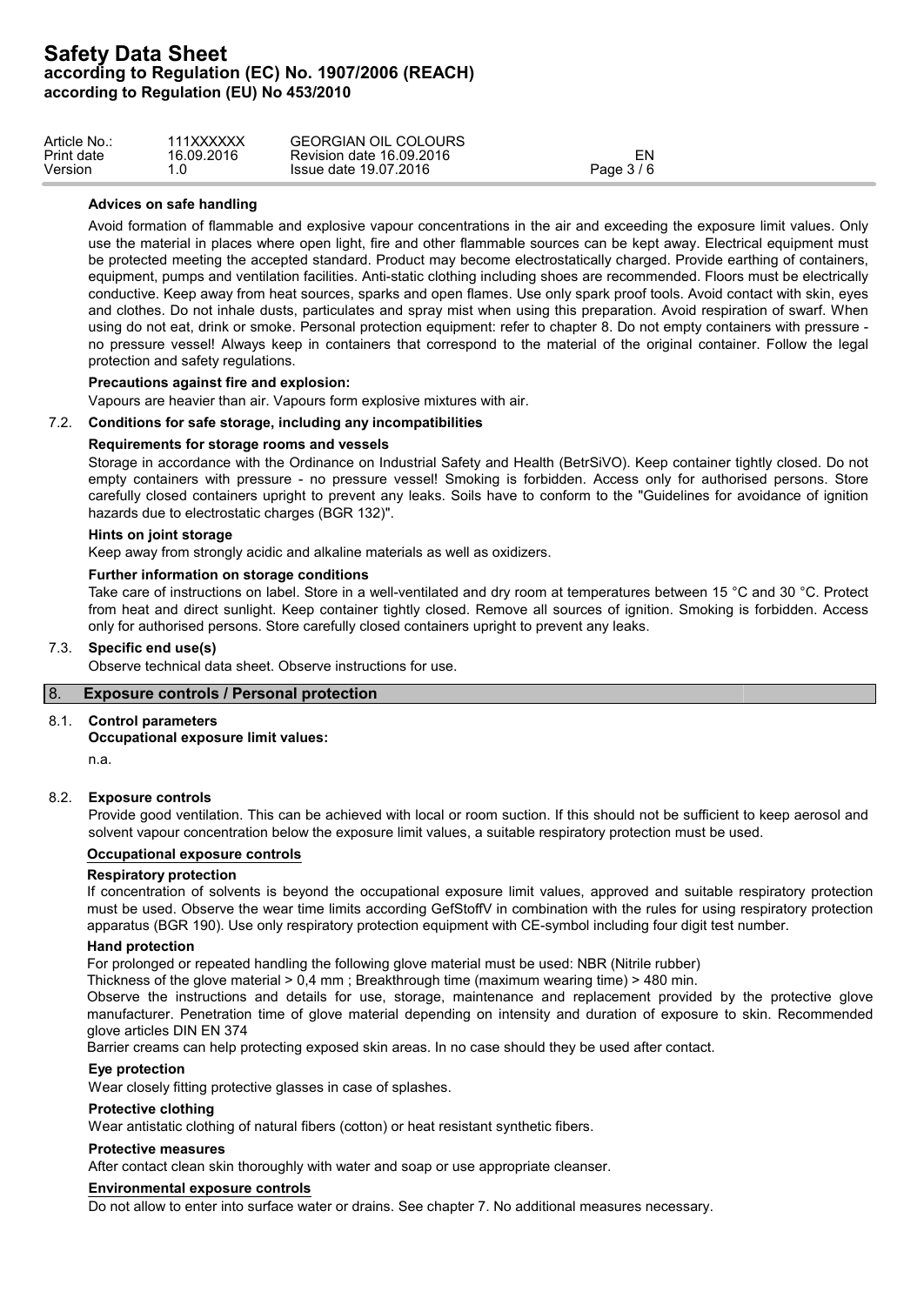| Article No | 111XXXXXX  | COLOURS<br><b>GEORGIAN OIL</b> |                                             |  |
|------------|------------|--------------------------------|---------------------------------------------|--|
| Print date | 16.09.2016 | Revision date 16.09.2016       | — IV.                                       |  |
| Version    | . . U      | Issue date 19.07.2016          | $\sqrt{ }$<br>Paqe 4<br>$\mathbf{u}$<br>. . |  |

# 9. **Physical and chemical properties**

| 9.1. | Information on basic physical and chemical properties<br>Appearance:<br><b>Physical state</b><br><b>Colour</b><br><b>Odour</b> | liquid<br>liquid<br>refer to label<br>characteristic |                      |                  |               |
|------|--------------------------------------------------------------------------------------------------------------------------------|------------------------------------------------------|----------------------|------------------|---------------|
|      | Safety relevant basis data                                                                                                     |                                                      | <b>Unit</b>          | <b>Method</b>    | <b>Remark</b> |
|      | Flash point:                                                                                                                   | > 100 °C                                             |                      | <b>DIN 53213</b> |               |
|      | Ignition temperature in °C:                                                                                                    | 300 $°C$                                             |                      |                  |               |
|      | Lower explosion limit                                                                                                          | n.a.                                                 |                      |                  |               |
|      | <b>Upper explosion limit</b>                                                                                                   | n.a.                                                 |                      |                  |               |
|      | Vapour pressure at 20 °C:                                                                                                      |                                                      | $0.60$ mbar          |                  |               |
|      | Density at 20 °C:                                                                                                              |                                                      | 1,00 $q/cm^{3}$      |                  |               |
|      | Water solubility (g/L)                                                                                                         | insoluble                                            |                      |                  |               |
|      | pH at 20 $°C$ :                                                                                                                | -                                                    |                      |                  |               |
|      | Viscosity at 20 °C                                                                                                             |                                                      | $> 50$ mPa $\cdot$ s |                  |               |
|      | Solvent separation test (%)                                                                                                    | $< 3$ %                                              |                      |                  |               |
|      | boiling point in °C at 101,3 kPa                                                                                               | 185 $°C$                                             |                      |                  |               |
| 9.2. | <b>Other information:</b>                                                                                                      |                                                      |                      |                  |               |

# 10. **Stability and reactivity**

#### 10.1. **Reactivity**

## 10.2. **Chemical stability**

Stable when applying the recommended regulations for storage and handling. Further information on correct storage: refer to chapter 7.

#### 10.3. **Possibility of hazardous reactions**

Keep away from strong acids, strong bases and strong oxidizing agents to avoid exothermic reactions. Materials such as cleaning rags, paper wipes and protective clothing, which are contaminated with the product may spontaneously self-ignite some hours later. Vapours form explosive mixtures with air.

#### 10.4. **Conditions to avoid**

Hazardous decomposition byproducts may form with exposure to high temperatures.

# 10.5. **Incompatible materials**

#### 10.6. **Hazardous decomposition products**

Hazardous decomposition byproducts may form with exposure to high temperatures, e.g.: carbon dioxide, carbon monoxide, smoke, nitrogen oxides.

# 11. **Toxicological information**

Classification according to Regulation (EC) No. 1272/2008 [CLP] No data on preparation itself available.

#### 11.1. **Information on toxicological effects**

### **Acute toxicity**

Toxicological data are not available.

### **skin corrosion/irritation; Serious eye damage/eye irritation**

Toxicological data are not available.

#### **Respiratory or skin sensitisation**

Toxicological data are not available.

#### **Specific target organ toxicity**

Toxicological data are not available.

#### **Aspiration hazard**

Toxicological data are not available.

#### **Practical experience/human evidence**

Other observations:

Inhaling of solvent components above the MWC-value can lead to health damage, e.g. irritation of the mucous membrane and respiratory organs, as well as damage to the liver, kidneys and the central nerve system. Indications for this are: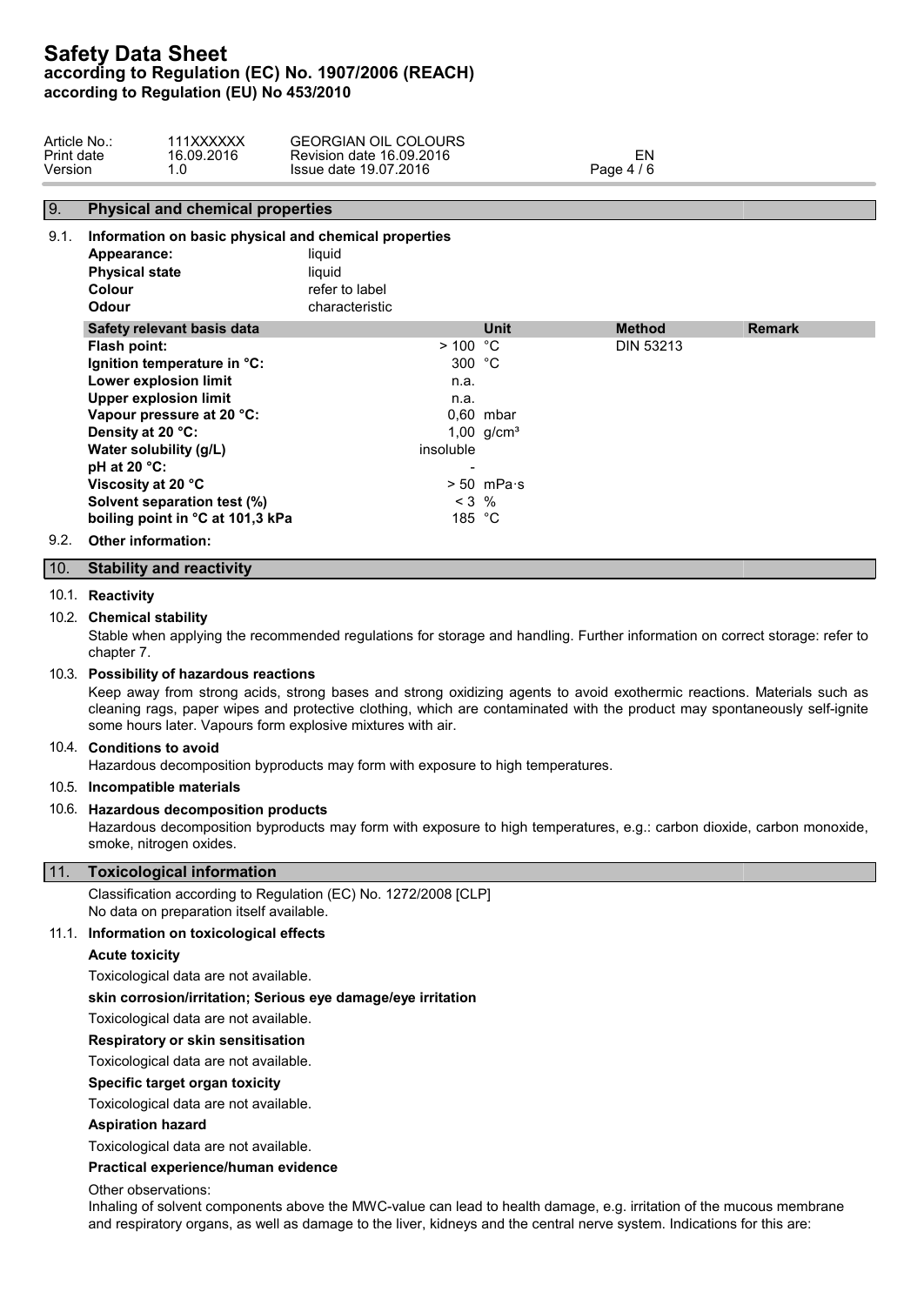| Article No | 111XXXXXX  | <b>GEORGIAN OIL COLOURS</b> |          |  |
|------------|------------|-----------------------------|----------|--|
| Print date | 16.09.2016 | Revision date 16.09.2016    | ا اے۔    |  |
| Version    |            | Issue date 19.07.2016       | Page 5/6 |  |

headache, dizziness, fatigue, amyosthenia, drowsiness, in serious cases: unconsciousness. Solvents may cause some of the aforementioned effects through skin resorption. Repeated or prolonged contact with the preparation may cause removal of natural fat from the skin resulting in non-allergic contact dermatitis and/or absorption through skin. Splashing may cause eye irritation and reversible damage.

### **Overall Assessment on CMR properties**

The ingredients in this mixture do not meet the criteria for classification as CMR category 1A or 1B according to CLP.

#### **Remark**

There is no information available on the preparation itself .

# 12. **Ecological information**

#### **overall evaluation**

Classification according to Regulation (EC) No. 1272/2008 [CLP] There is no information available on the preparation itself . Do not allow to enter into surface water or drains.

#### 12.1. **Toxicity**

Toxicological data are not available.

12.2. **Persistence and degradability**

Toxicological data are not available.

12.3. **Bioaccumulative potential** Toxicological data are not available.

12.4. **Mobility in soil**

Toxicological data are not available.

# 12.5. **Results of PBT assessment**

The substances in the mixture do not meet the PBT/vPvB criteria according to REACH, annex XIII.

n.a.

# 12.6. **Other adverse effects**

## 13. **Disposal considerations**

## 13.1. **Waste treatment methods**

## **Appropriate disposal / Product**

## **Recommendation**

Do not allow to enter into surface water or drains. This material and its container must be disposed of in a safe way. Waste disposal according to directive 2008/98/EC, covering waste and dangerous waste.

#### **List of proposed waste codes/waste designations in accordance with EWC**

080112 waste paint and varnish other than those mentioned in 080111

#### **packaging**

# **Recommendation**

Non-contaminated packages may be recycled. Vessels not properly emptied are special waste. Send to a collecting point for used paints.

## 14. **Transport information**

**No dangerous good in sense of this transport regulation.**

# 14.1. **UN number**

14.2. **UN proper shipping name**

# 14.3. **Transport hazard class(es)**

- n.a. 14.4. **Packing group** n.a. 14.5. **Environmental hazards** Land transport (ADR/RID) n.a. Marine pollutant n.a.
- 14.6. **Special precautions for user**